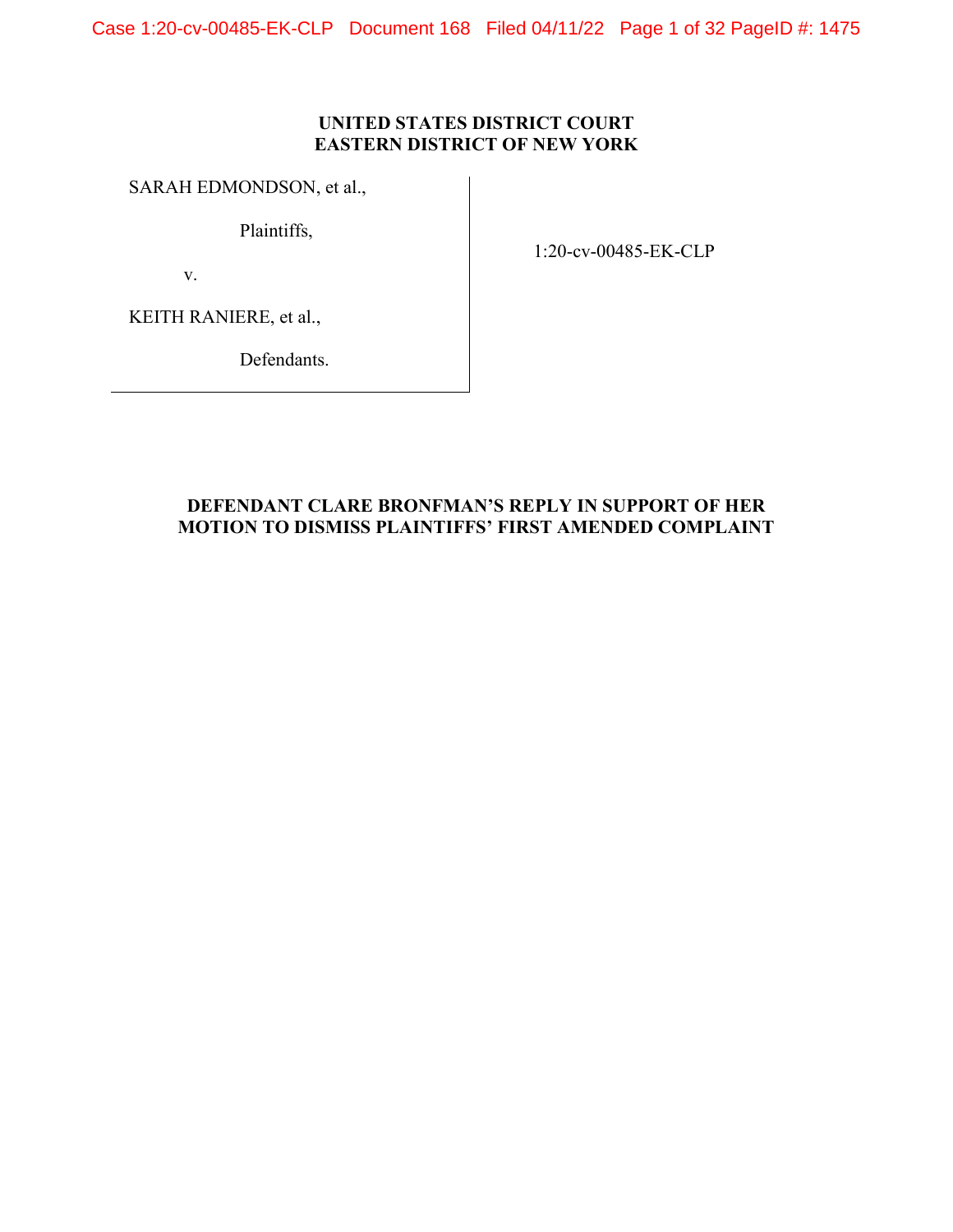# **TABLE OF CONTENTS**

| I.   |                                                           | THE FAC DOES NOT SATISFY RULE 8 PLEADING REQUIREMENTS 4                         |  |
|------|-----------------------------------------------------------|---------------------------------------------------------------------------------|--|
| II.  | FIFTY-SIX PLAINTIFFS LACK STANDING AS TO CLARE BRONFMAN 6 |                                                                                 |  |
| III. |                                                           |                                                                                 |  |
|      | A.                                                        |                                                                                 |  |
|      | <b>B.</b>                                                 | Plaintiffs Fail to Plausibly Allege that Clare Bronfman Engaged in a Pattern of |  |
|      | $C_{\cdot}$                                               |                                                                                 |  |
| IV.  |                                                           | PLAINTIFFS' RICO CONSPIRACY CLAIM (COUNT II) FAILS 14                           |  |
| V.   |                                                           |                                                                                 |  |
|      | A.                                                        |                                                                                 |  |
|      | <b>B.</b>                                                 |                                                                                 |  |
|      | C.                                                        |                                                                                 |  |
|      | D.                                                        |                                                                                 |  |
|      | E.                                                        |                                                                                 |  |
| VI.  |                                                           |                                                                                 |  |
|      | A.                                                        |                                                                                 |  |
|      | <b>B.</b>                                                 | Plaintiffs' Gross Negligence and Recklessness Claim (Count X) Fails.  24        |  |
| VII. |                                                           |                                                                                 |  |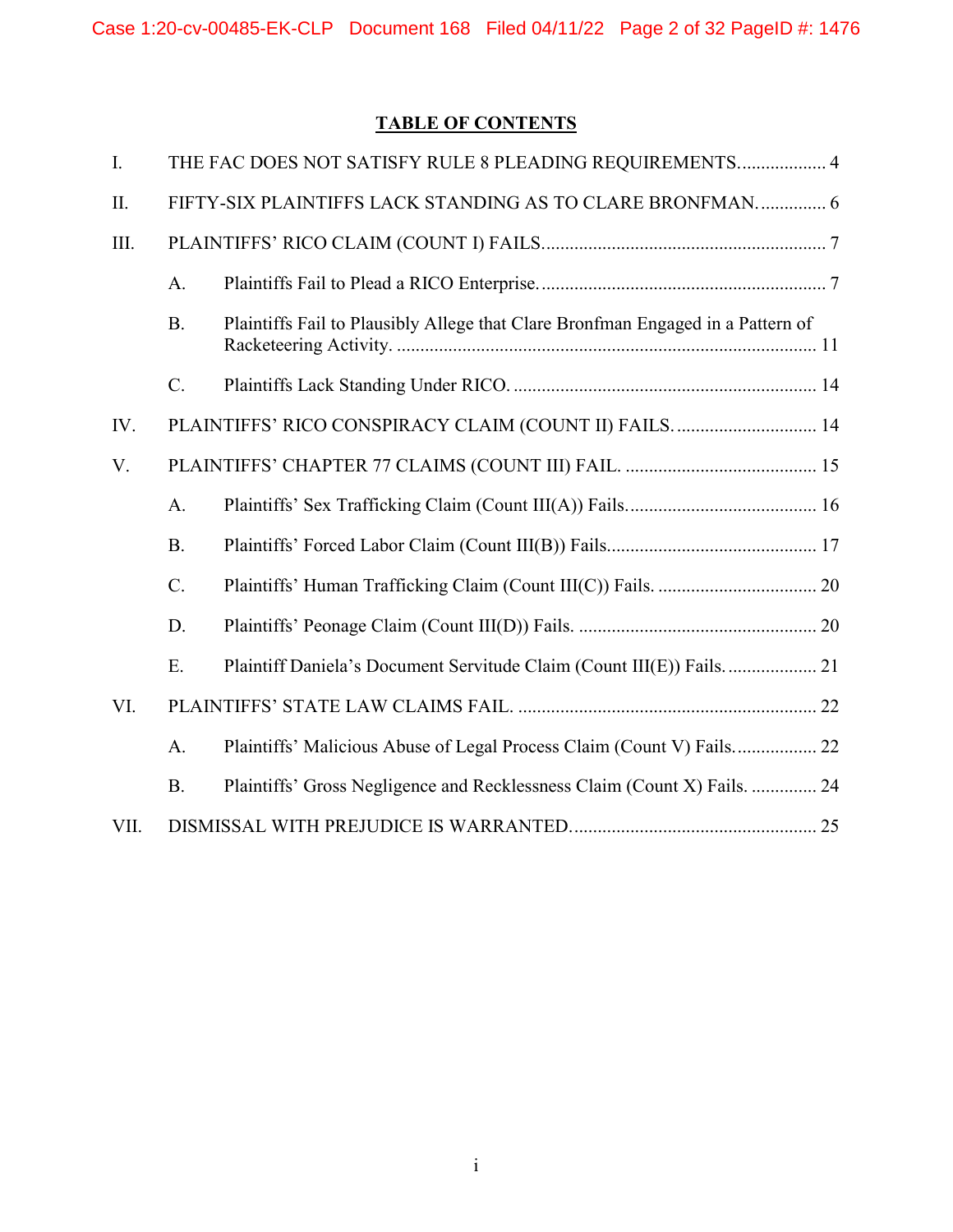## **TABLE OF AUTHORITIES**

## **Page(s)**

## **Cases**

| Abbott Labs. v. Adelphia Supply USA,              |
|---------------------------------------------------|
| Aiu Ins. Co. v. Olmecs Med. Supply, Inc.,         |
| Akhtar v. Vitamin Herbal Homeopathic Ctr. Inc.,   |
| Atkins v Apollo Real Estate Advisors, L.P.,       |
| Atuahene v. City of Hartford,                     |
| Bejaoui v. City of New York,                      |
| Bell Atl. Corp. v. Twombly, 550 U.S. 544 (2007)   |
| BWP Media USA Inc. v. Hollywood Fan Sites, LLC,   |
| Cuoco v. Moritsugu,                               |
| FD Property Holdings, Inc. v. U.S. Traffic Corp., |
| Fei Guan v. Bing Ran,                             |
| Fletcher v. Dakota,                               |
| <i>ISystems, Inc. v. Fu, No. 3:08-CV-1175-N,</i>  |
| Jones v. Maples/Trump,                            |
| Jones v. Trump,                                   |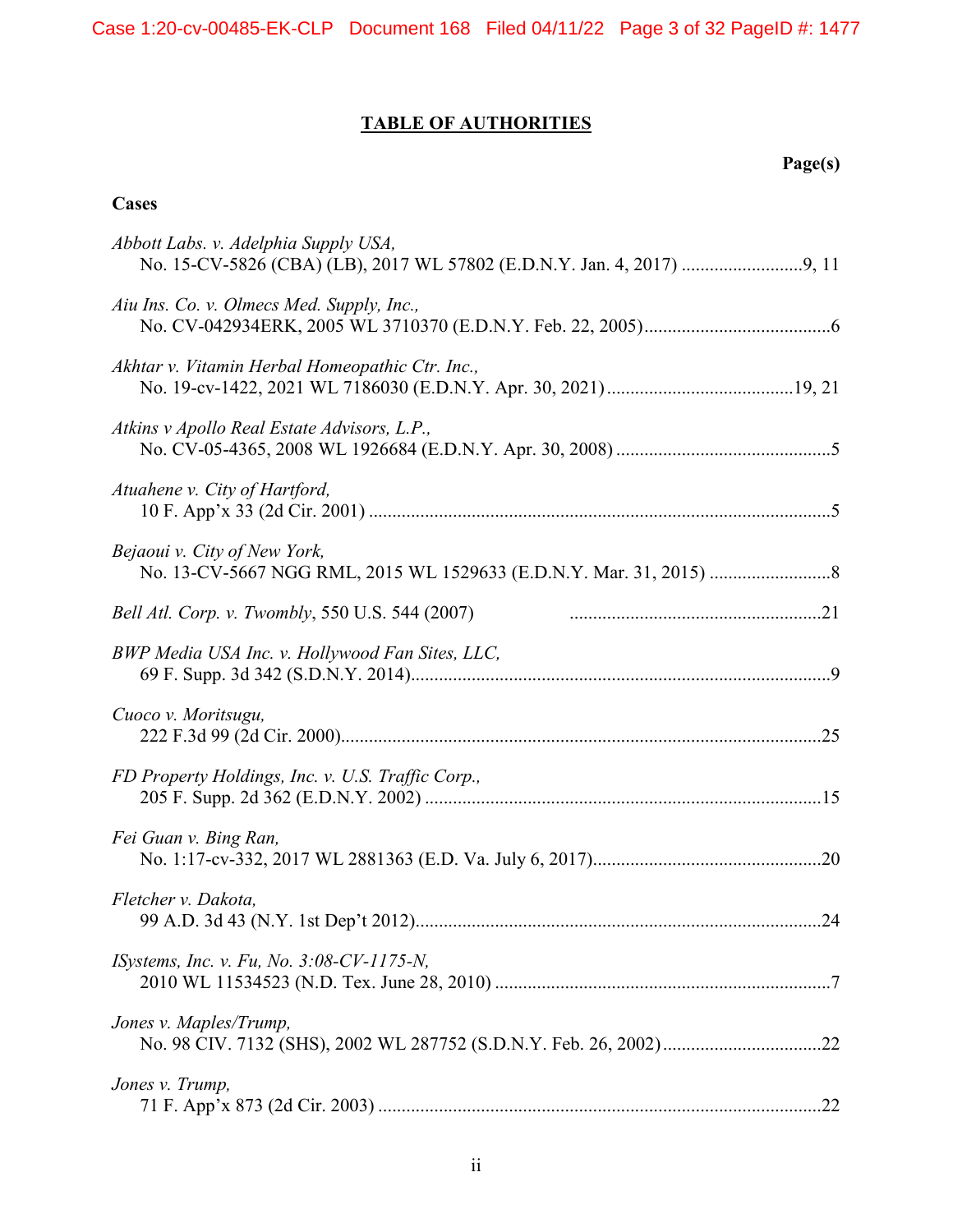| Knoll v. Schectman,                                     |
|---------------------------------------------------------|
| Lundy v. Cath. Health Sys. of Long Island Inc.,         |
| Manhattan Enter. Grp. LLC v. Higgins,                   |
| Mayer v. Cornell Univ.,                                 |
| Moss v. BMO Harris Bank, N.A.,                          |
| Noble v. Weinstein,                                     |
| Rajaratnam v. Motley Rice, LLC,                         |
| Robinson v. Franklin Gen. Hosp.,                        |
| Rosado v. Estime,                                       |
| Salinas v. United States,                               |
| Saraswat v. Business Integra, Inc.,                     |
| Selevan v. N.Y. Thruway Auth.,                          |
| Smulley v. Federal Housing Finance Agency,              |
| Stein v. World-Wide Plumbing Supply, Inc.,              |
| Sterling Nat'l Mortg. Co. v. Infinite Title Sols., LLC, |
| Sterling Nat'l Mortg. Co. v. Infinite Title Sols., LLC, |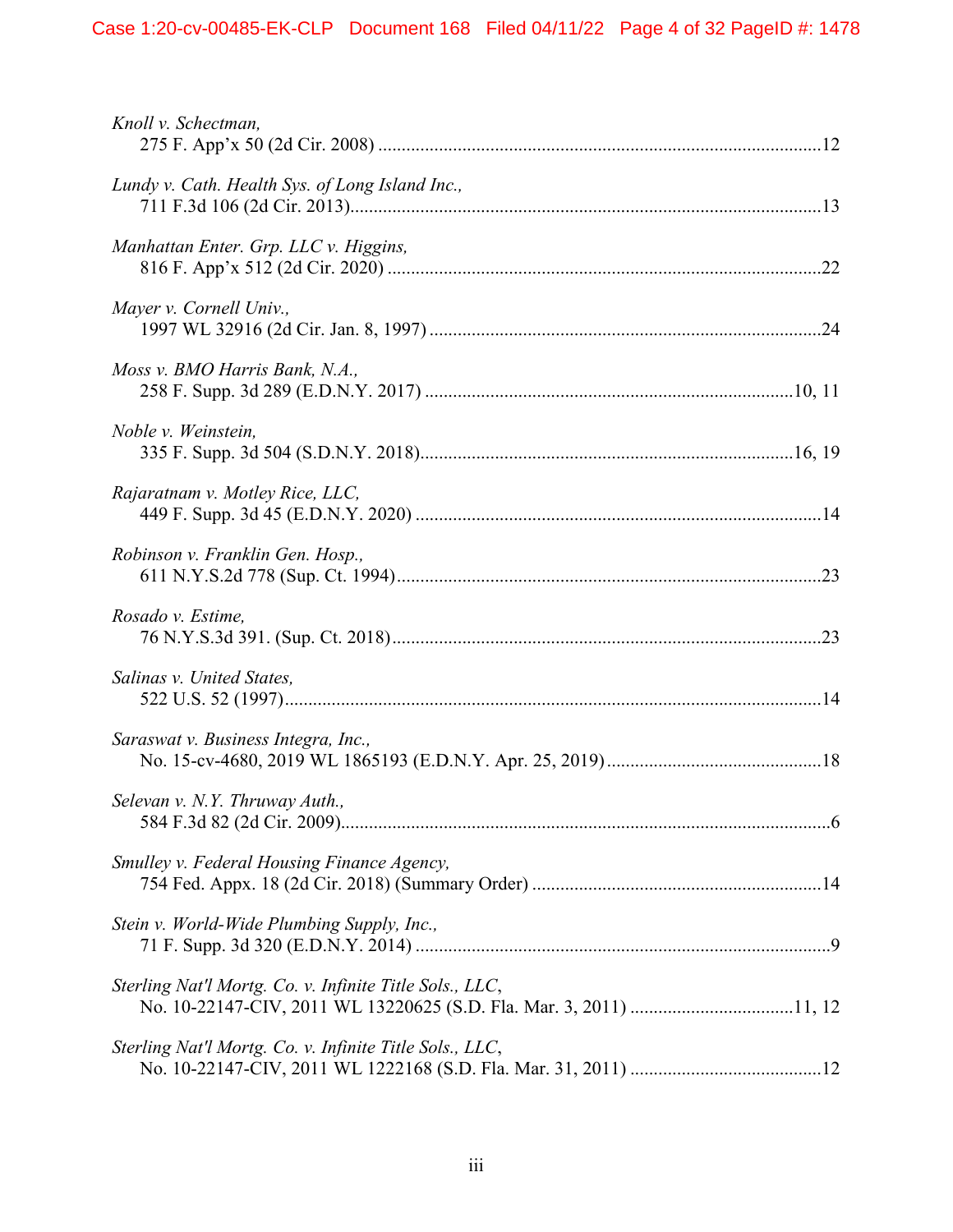| Sulkowska v. City of New York, |
|--------------------------------|
| U.S. v. Kaufman,               |
| U.S. v. Marcus,                |
| U.S. $v.$ Pirk,                |
|                                |
| Velez v. Sanchez,              |
| Wolhendler v. Goldberg,        |
| Woo Hee Cho v. Oquendo,        |
| <b>Statutes</b>                |
|                                |
|                                |
|                                |
|                                |
|                                |
|                                |
| <b>Other Authorities</b>       |
|                                |
|                                |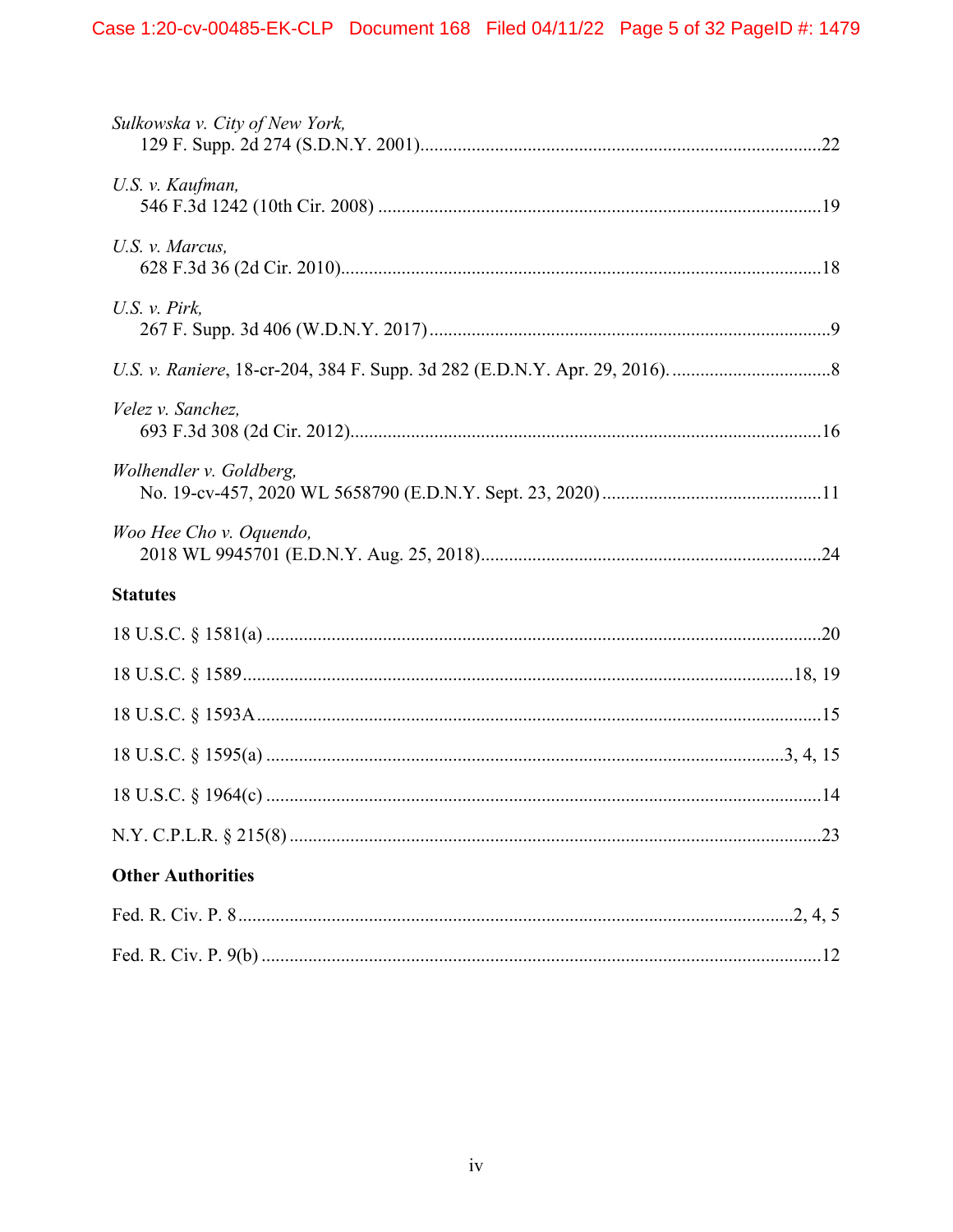Plaintiffs do not, because they cannot, plead sufficient support for their wide-ranging and salacious allegations against Clare Bronfman, and Plaintiffs' Combined Response in Opposition to Certain Defendants' Motions to Dismiss (Opp'n) is yet another illustration of this.<sup>[1](#page-5-0)</sup> Rather, in an effort to intimidate and pressure a woman from a well-known and wealthy family, Plaintiffs seek refuge in joint and several liability theories to try to implicate Clare Bronfman in claims wholly unrelated to her. Plaintiffs argue that, because Clare Bronfman allegedly held leadership positions in NXIVM, Plaintiffs need not plead specific facts as to her actual conduct. *See* FAC ¶ 877; Opp'n at 17–18. Not only is such an argument flagrantly in violation of basic pleading standards, it is also illogical because Plaintiffs plead the same fact—leadership within NXIVM as to some Plaintiffs. For her part, Clare Bronfman had little-to-nothing to do with most of the accusations. Associating her with such outrageous allegations is a thinly veiled attempt to take her money. Plain and simple. Plaintiffs obviously perceive Clare Bronfman as a deep pocket. However, Plaintiffs' shameless attempt to use this litigation as a vehicle for a windfall should not be tolerated.

Plaintiffs rely on the same tactics they used in the FAC—sweeping generalizations, conclusory assertions, and group pleading<sup>[2](#page-5-1)</sup>—while also engaging in a few new methods in an attempt to disguise their inability to plead specific facts as to Clare Bronfman. Plaintiffs improperly introduce what seem to be new facts, assertions, and legal theories. Yet, it is nearly impossible to definitively ascertain whether such assertions are wholly new, or whether they were hidden within the lengthy and wandering FAC. Plaintiffs also stealthily drop multiple

<span id="page-5-0"></span> <sup>1</sup> Plaintiffs' inability to plead sufficient support for their claims was apparent in their First Amended Complaint (Dkt. 64), and in the letter they submitted to the Court (Dkt 116), in response to Defendants' letters previewing arguments for a motion to dismiss (Dkt. 101, 102, 105, 107, 108).

<span id="page-5-1"></span><sup>&</sup>lt;sup>2</sup> Clare Bronfman reattaches revised Exhibits A, B, C, and D that she previously submitted with her opening brief. These exhibits have been updated to reflect Plaintiffs' names and dismissals.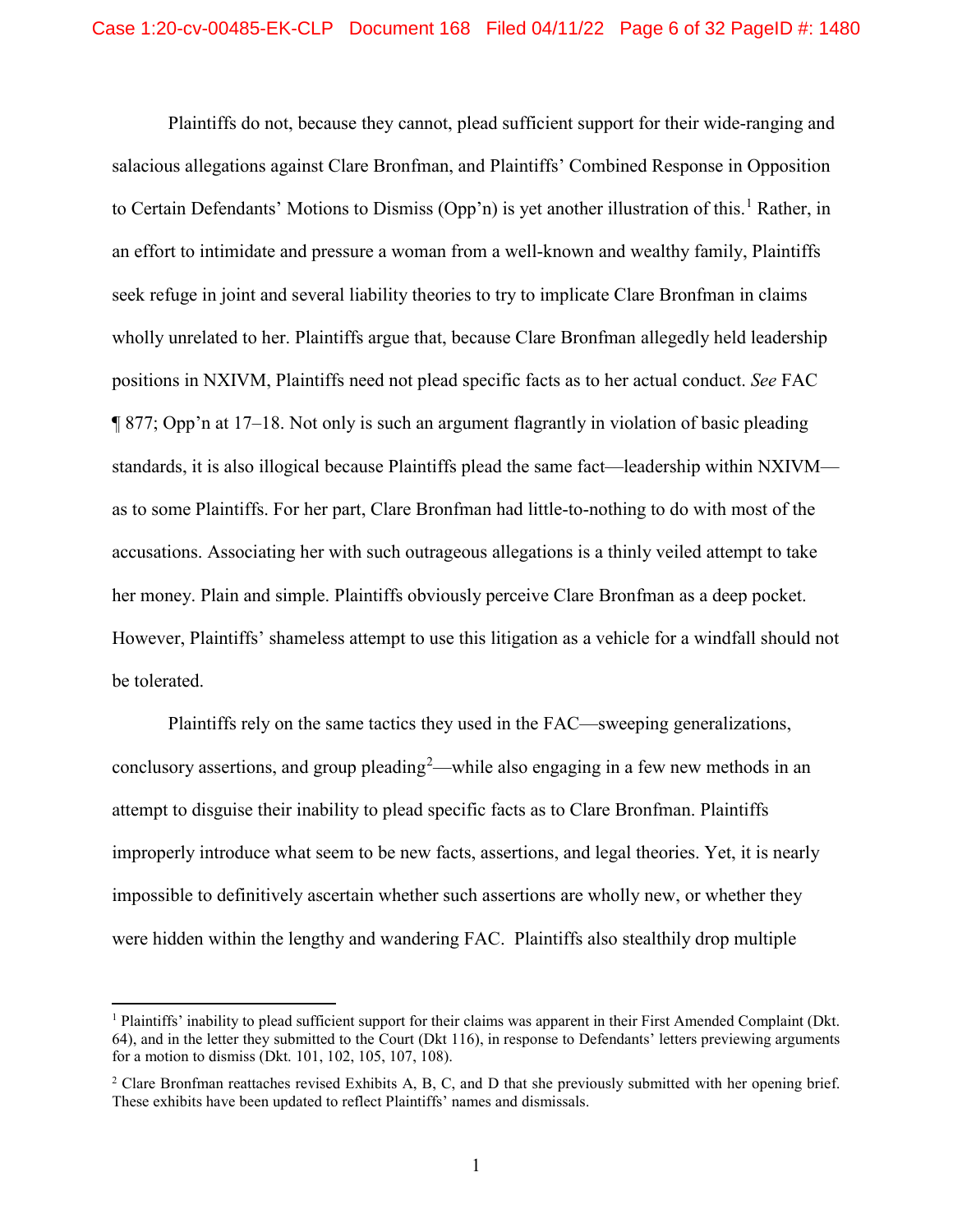claims via a footnote, *see* Opp'n at 3 n.5, and drop a Plaintiff in the Second Amended Complaint ("SAC") without any notification to Defendants or, presumably, the Court.<sup>[3](#page-6-1)</sup> In addition, Plaintiffs improperly rely on indictments from a separate criminal case.

Plaintiffs fail to acknowledge, however, that Clare Bronfman and many other Defendants were not found guilty (by plea or trial) on many of the indictments on which Plaintiffs rely. In any event, while a court *may* take judicial notice of the existence of an indictment, it may not do so for the truth of the matters therein. Accordingly, Plaintiffs' reliance on Clare Bronfman's indictment cannot cure Plaintiffs' failure to plead sufficient facts to support their claims. To the contrary, it serves only to underscore the deficiencies apparent on the face of the FAC.

<span id="page-6-0"></span>*First,* Plaintiffs' contention that they need not support their claims against Clare Bronfman with specific factual allegations because they have alleged that she had a leadership position and thus her liability as to all claims can be inferred defies logic. Rule 8 requires that Plaintiffs provide a factual basis to distinguish conduct between Defendants. Given that some other Defendants, and even some Plaintiffs, had leadership positions, Plaintiffs have provided no way to distinguish the conduct of Clare Bronfman.

*Second,* Plaintiffs mischaracterize Clare Bronfman's Article III standing argument. As explained in our Motion to Dismiss ("Mot."), 56 Plaintiffs plead no facts as to Clare Bronfman and therefore lack standing to bring any claims they may be asserting against her personally. Mot. at 11–12. The only way Clare Bronfman can be deemed liable for their alleged injuries is if they were injured by a RICO enterprise and Clare Bronfman participated in or conspired with that enterprise—something Plaintiffs have failed to sufficiently plead. Plaintiffs do not respond

<span id="page-6-1"></span> $3$  The SAC (Dkt. 159) surreptitiously drops Jane Doe 59, who appears to have been a non-existent plaintiff who did not make any allegations or appear anywhere in the FAC (Dkt. 64) except on page 182 listing the Plaintiffs bringing Count III(A). Plaintiffs have not notified Defendants of this change in any way and this is further evidence of their inability to keep track of Plaintiffs.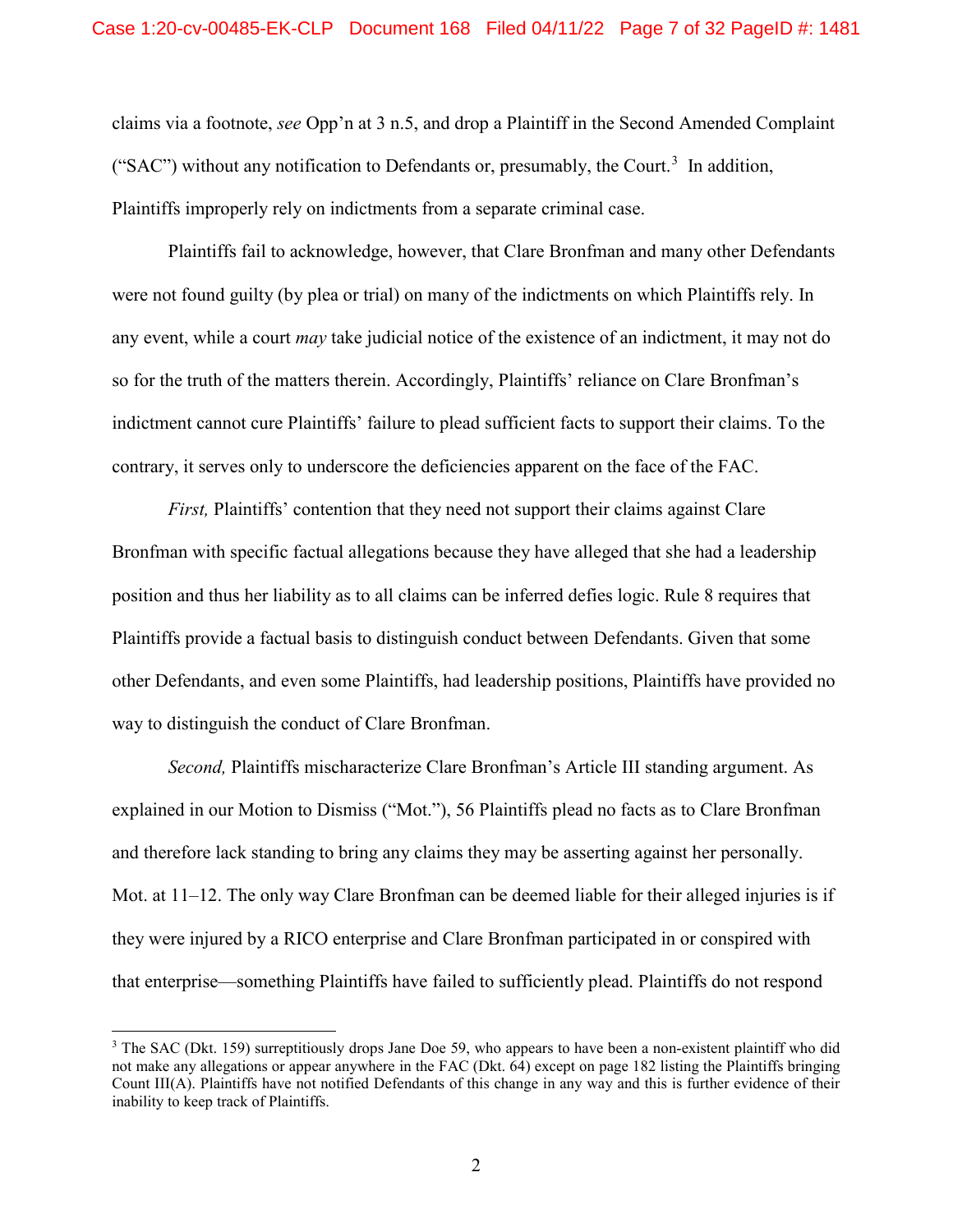to this point; rather, they simply assert that it is "apparent" from the FAC overall that Clare Bronfman is liable to all Plaintiffs. Opp'n at 17–18.

*Third,* Plaintiffs have not pleaded a RICO enterprise. They lack even a coherent story as to what the alleged enterprise is—*i.e.*, whether it is a legal entity or an association-in-fact. Nor have they pled that the alleged enterprise acted as a unit with a common purpose, rather than as a hub-and-spokes entity, that cannot constitute an enterprise under RICO.

*Fourth*, even if Plaintiffs have pleaded an enterprise, they have failed to plausibly allege that Clare Bronfman was a part of it because they have not plausibly alleged that Clare Bronfman committed at least two predicate acts.

*Fifth*, Plaintiffs' contention that Clare Bronfman's agreement to participate in a RICO conspiracy is established by factual allegations that she held a leadership role within NXIVM, Opp'n at 35, is incoherent. Multiple *Plaintiffs* also held such positions; accordingly, that Clare Bronfman had a leadership role within NXIVM cannot support the inference Plaintiffs seek to draw.

<span id="page-7-0"></span>*Sixth,* Plaintiffs' Chapter 77 claims do not allege that Plaintiffs were injured by Clare Bronfman, and Plaintiffs' argument that Clare Bronfman was part of a "venture" do not save them. In addition, Plaintiffs' claims arising under 18 U.S.C. § 1595(a) fail because Plaintiffs have not alleged that any wrongdoing occurred at a time when it was actionable under the TVPRA.

*Seventh*, Plaintiffs' remaining state law claims<sup>[4](#page-7-1)</sup> should be dismissed. Count V misstates the cause of action and is barred by the statute of limitations. In addition, Plaintiffs do not allege

<span id="page-7-1"></span> <sup>4</sup> Plaintiffs dismiss Counts IV and IX in a footnote. *See* Opp'n at 3 n.5.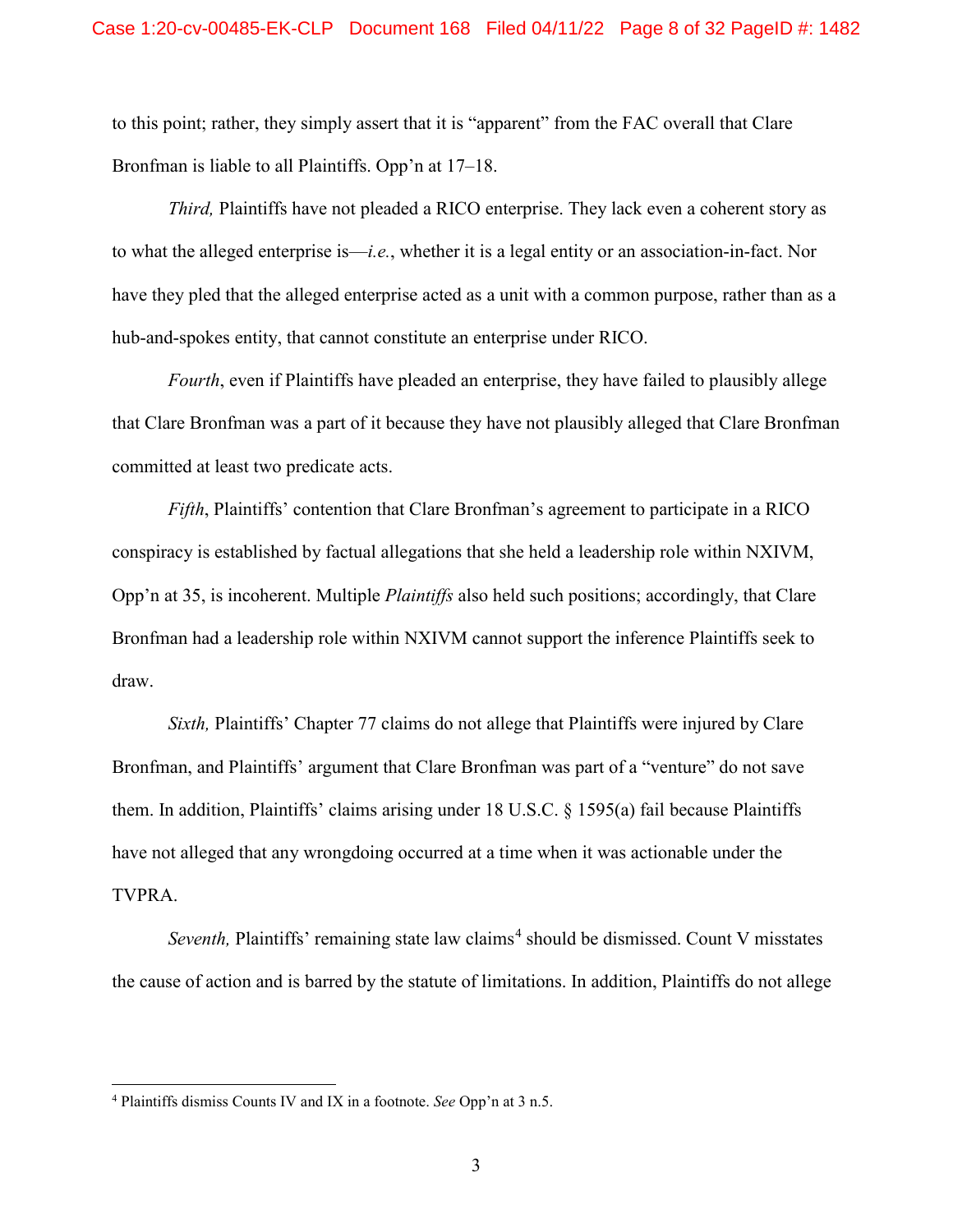Clare Bronfman had any special relationship with Defendants Porter and N. Salzman, as is required for Plaintiffs' gross negligence and recklessness claim in Count X.

Respectfully, these pleading deficiencies should be the end of Plaintiffs' claims against Clare Bronfman. Plaintiffs have already amended their complaint once. Plaintiffs were given a second opportunity to amend after Defendants explained the arguments they would make in the motion to dismiss in a letter to the Court. *See* Nov. 30, 2021 Court Transcript. Plaintiffs refused. *Id.* Accordingly, the FAC represents all the things Plaintiffs are able to say with respect to Clare Bronfman, and they are not nearly enough to survive a motion to dismiss. The FAC should be dismissed with prejudice.

### <span id="page-8-1"></span><span id="page-8-0"></span>**I. THE FAC DOES NOT SATISFY RULE 8 PLEADING REQUIREMENTS.**

As explained in our Motion to Dismiss, Mot. at 8–11, the FAC fails to meet the pleading standard set forth by Rule 8. Opp'n at 12–13. The bulk of Plaintiffs' response on this point consists of boilerplate recitations of Rule 8's requirement that a complaint provide "fair notice" to a defendant. That is not in dispute. What *is* in dispute is whether the FAC satisfies that standard.

On that score, the Opposition says precious little. Plaintiffs do not support their assertion that the FAC provides "fair notice" by clarifying how specific facts support specific allegations, but through bulk citations of huge swaths of the FAC. For example, Plaintiffs assert that "[h]alf of it (FAC ¶¶ 53-577) is devoted to identifying each of the parties and summarizes their involvement with NXIVM." Opp'n at 13. But invoking an unspecified range of more than 520 paragraphs of the FAC is proof of its sprawl and lack of direction, not evidence of its specificity. Similarly, Plaintiffs' attempt to excuse these deficiencies by stating that the alleged RICO enterprise spanned over many years and involved "numerous predicate crimes and actions," *id.* at 13, only makes their failure to provide support for their claims all the more glaring.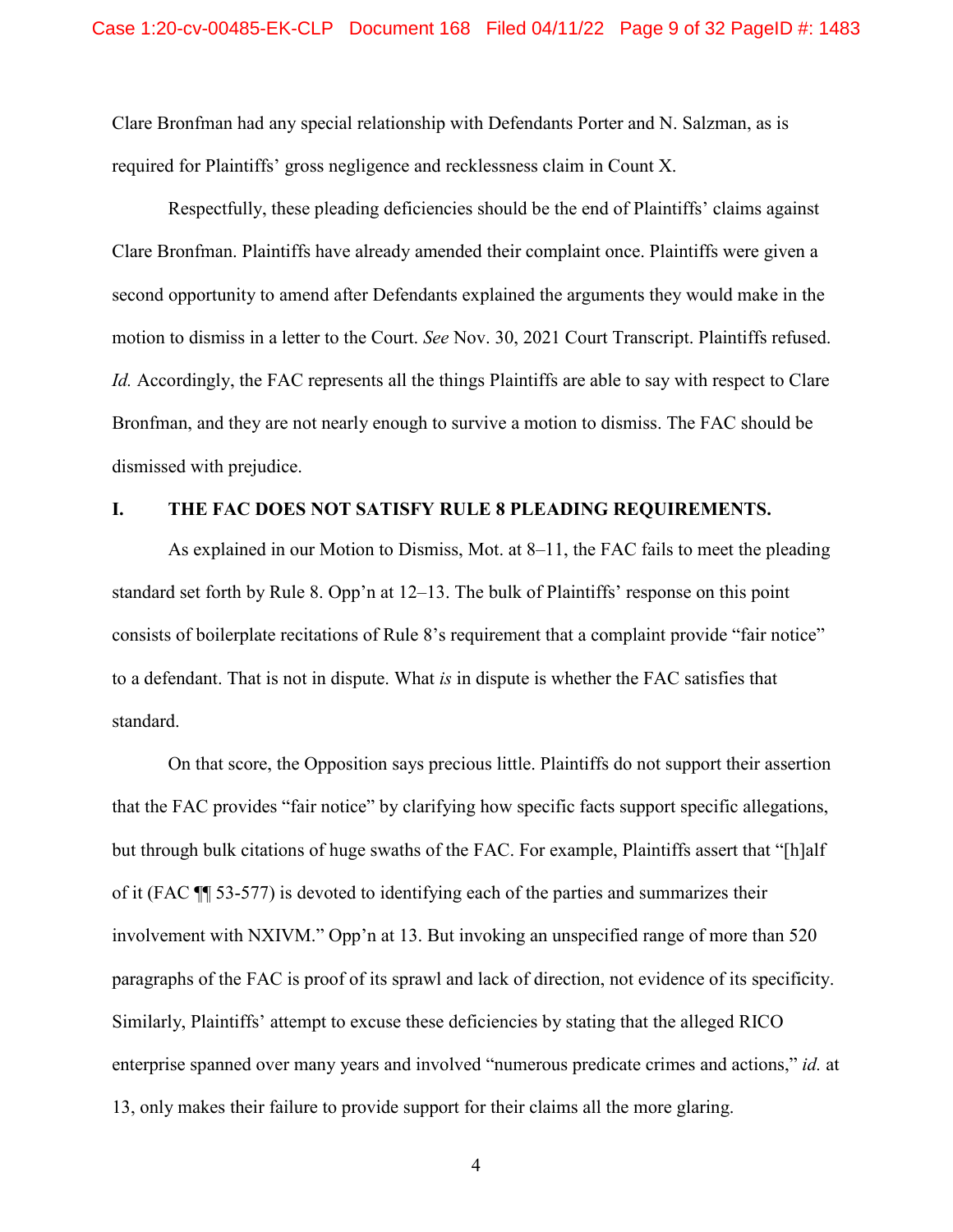<span id="page-9-2"></span>Likewise, Plaintiffs' observation that "Clare Bronfman's brief includes a multi-page table summarizing each of the claims," Opp'n at 14, confirms that Plaintiffs misapprehend the requirements of Rule 8. It is not enough that the heading of each count names a cause of action and particular plaintiffs and defendants (or, as is often the case with the FAC, groups of plaintiffs and defendants). "Fair notice" requires that a defendant be given some basic understanding of what he or she is alleged to have done to incur such liability to a particular plaintiff. *Atuahene v. City of Hartford*, 10 F. App'x 33, 34 (2d Cir. 2001) (Summary Order). The Opposition fails to explain how the FAC provides Clare Bronfman such notice.

<span id="page-9-1"></span>Plaintiffs' argument that their group pleading is excused because Clare Bronfman "owned and operated NXIVM entities" falls flat. *Id.* Plaintiffs do not, as they must, explain how alleged ownership of a NXIVM entity makes Clare Bronfman liable for, *e.g.*, alleged sex trafficking occurring in a separate NXIVM entity. Nor do Plaintiffs explain how conclusory allegations that Clare Bronfman was an "insider" of the alleged enterprise suffice to satisfy Rule 8. To the contrary, Plaintiffs tacitly acknowledge the FAC's shortcomings, conceding with respect to both Clare and Sara Bronfman that "the extent of their participation remains to be fleshed out." *Id.* at 15. Put another way, the FAC does not actually state what Clare Bronfman as opposed to "Defendants," or even separate from some Plaintiffs —is alleged to have done.

<span id="page-9-0"></span>Further, Plaintiffs' argument that they need not allege facts as to each individual Defendant now, and rather, are entitled to discovery is not supported by the case law they cite. Opp'n at 15. The court in *Atkins dismissed* the RICO claim against a defendant because it was not supported with sufficient facts. *Atkins v Apollo Real Estate Advisors, L.P.*, No. CV-05-4365, 2008 WL 1926684, at \*11 (E.D.N.Y. Apr. 30, 2008). The dismissal was without prejudice in the event the plaintiffs found additional facts while conducting discovery as to remaining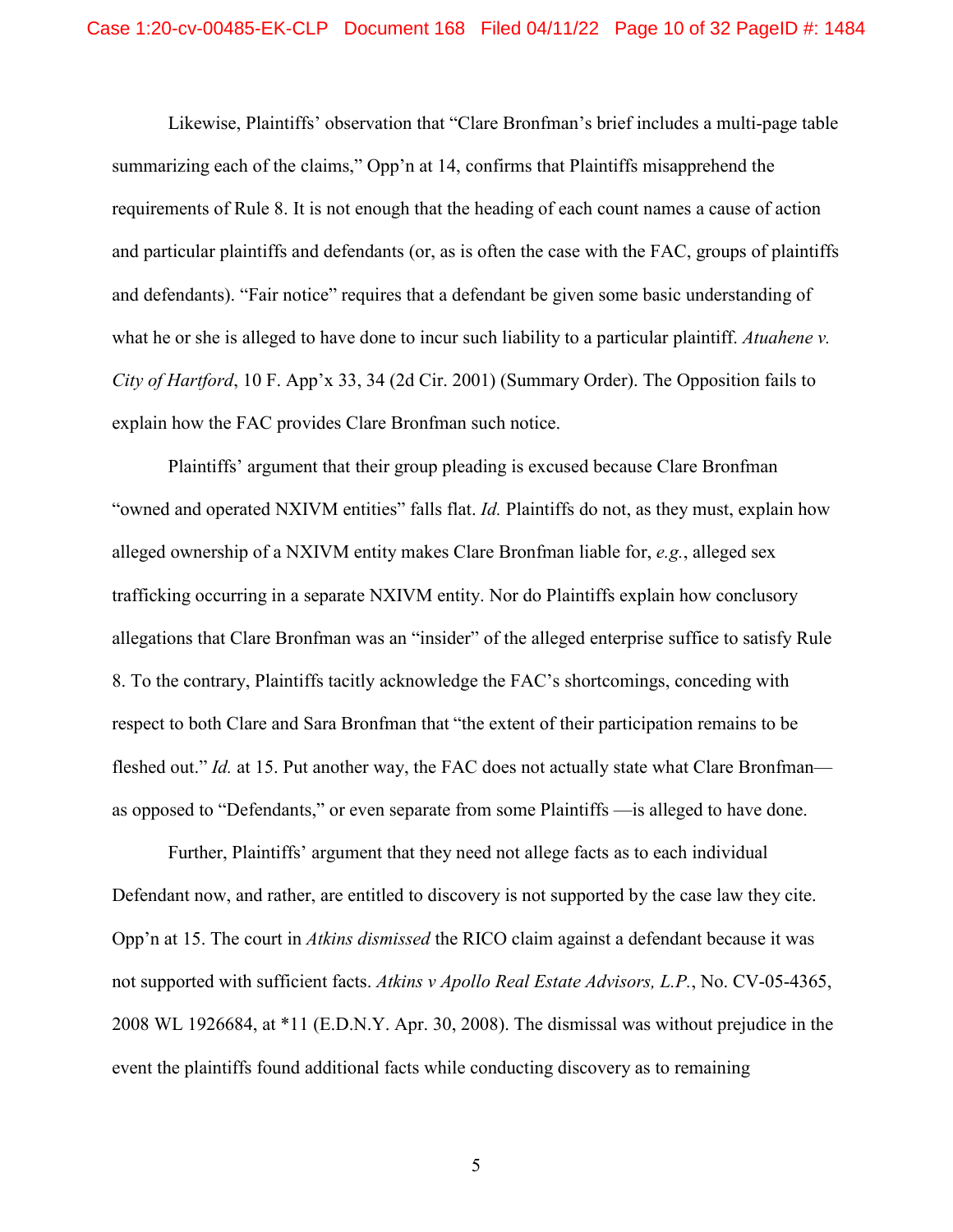<span id="page-10-0"></span>defendants. *Id.* The court in *Aiu* likewise did not excuse pleading deficiencies because the complaint sufficiently showed that "moving defendants were vital actors who enabled the scheme by" various actions. *Aiu Ins. Co. v. Olmecs Med. Supply, Inc.*, No. CV-042934ERK, 2005 WL 3710370, at \*9 (E.D.N.Y. Feb. 22, 2005). The *Aiu* court merely suggested that discovery may help plaintiffs discern the particular role of a defendant. *Id.*

## **II. FIFTY-SIX PLAINTIFFS LACK STANDING AS TO CLARE BRONFMAN.**

<span id="page-10-1"></span>As stated in our Motion to Dismiss, Mot. at  $11-12$ , [5](#page-10-2)6 Plaintiffs<sup>5</sup> lack Article III standing to assert claims against Clare Bronfman because they fail to allege an injury fairly traceable to her. *Selevan v. N.Y. Thruway Auth.*, 584 F.3d 82, 89 (2d Cir. 2009). Plaintiffs argue that the boilerplate allegations of these now 56 Plaintiffs that they "enrolled in and paid for NXIVM curriculum based upon Defendants' false, material representations" about Rational Inquiry are sufficient to clear this threshold. Opp'n at 16. They are wrong. Plaintiffs do not allege that Clare Bronfman recruited them into NXIVM ESP curriculum or represented Rational Inquiry as an allegedly "scientific patent-pending technology that would lead to a successful career and self-fulfillment." *Id.[6](#page-10-3)* Plaintiffs also fail to allege that she misrepresented or had a duty to disclose to Plaintiffs that it was, as they allege, "actually a pseudo-scientific hodgepodge of alleged psychotherapeutic methods." *Id.*

Plaintiffs attempt to sidestep the standing requirements of Article III by arguing that Clare Bronfman was part of a RICO enterprise that committed illegal actions that injured Plaintiffs. Opp'n at 17–18. However, as discussed in our motion to dismiss, Mot. at 13–18, and below, *infra*

<span id="page-10-2"></span><sup>&</sup>lt;sup>5</sup> Since the submission of Clare Bronfman's motion to dismiss on January 28, 2022, Plaintiffs have dismissed Jane Does 28, 29, and 56, and Audrey and Amanda. *See* Dkts. 148, 149, 150, 154, 155. Of these, Jane Doe 29 and Amanda did not mention Clare Bronfman in their complaint allegations, bringing the total number of Plaintiffs who lack standing to assert claims against Clare Bronfman from 58 to 56. *See* revised Ex. A.

<span id="page-10-3"></span><sup>6</sup> While Plaintiff M. Vicente asserts that N. Salzman and Clare Bronfman "began recruiting him," the subsequent conduct Plaintiffs allege is unrelated to ESP and instead involves his work as a filmmaker. *See* FAC ¶ 274.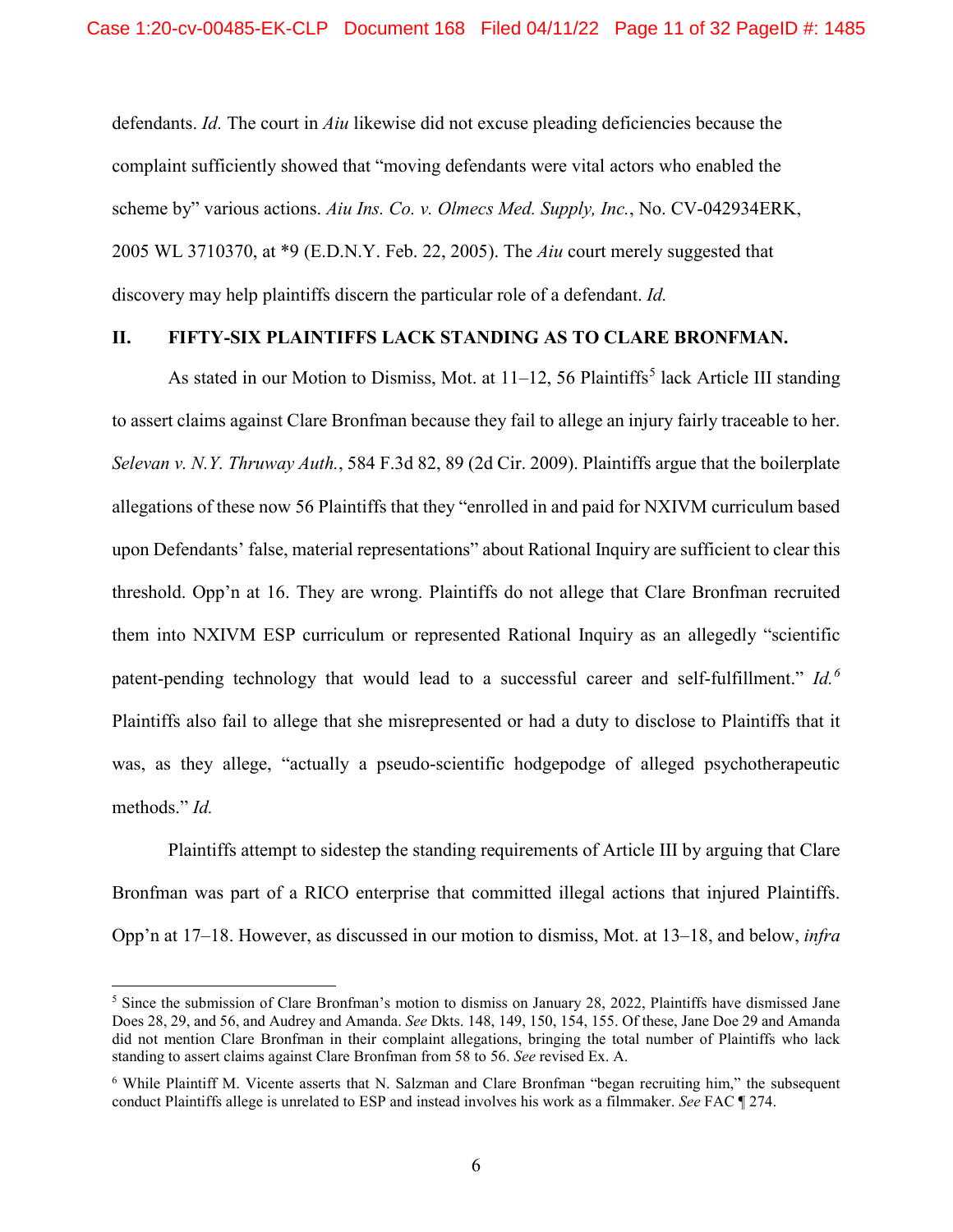Part III.A–B, Plaintiffs fail to adequately allege either that such an enterprise existed, or that Clare Bronfman was a part of it. Indeed, Plaintiffs concede that they seek to hold Clare Bronfman liable to Plaintiffs for whom she was "only an indirect cause of some injuries." Opp'n at 18. But that is just another way of saying that those alleged injuries were caused by persons *other* than Clare Bronfman. *Id.* at 17–18. And because Plaintiffs fail to properly plead their RICO enterprise claim against Clare Bronfman, the 56 Plaintiffs who do not allege an injury fairly traceable to her lack standing to assert claims against her. In any event, even if Plaintiffs had sufficiently pled RICO claims as to Clare Bronfman, this would save, at best, their Counts I and II.

#### **III. PLAINTIFFS' RICO CLAIM (COUNT I) FAILS.**

#### **A. Plaintiffs Fail to Plead a RICO Enterprise.**

As our opening brief explained, Mot. at 12–17, Plaintiffs' RICO claim should be dismissed because the FAC does not identify a RICO enterprise or plausibly allege that members of the alleged enterprise operated as a unit with a common purpose. In response, Plaintiffs now (a) allege that "NXIVM" itself is the enterprise, (b) sow confusion on what type of enterprise they are alleging, and (c) improperly rely on a separate criminal case. Opp'n at 19–20. Those efforts fail.

In the first place, Plaintiffs cannot make up their minds as to what the purported RICO enterprise is. In the FAC, Plaintiffs alleged that the enterprise was "under the NXIVM umbrella," FAC p. 1, but later referred to the purported enterprise as "the Enterprise or NXIVM." FAC ¶ 65. In their Opposition, Plaintiffs allege that NXIXM itself is the enterprise. Opp'n at 19. Yet Plaintiffs admit to being members and leaders of NXIVM. *See, e.g.,* FAC ¶ 100. Under this logic, Plaintiffs implicate themselves as participants of the alleged enterprise. To state the obvious, it makes no sense for Plaintiffs to seek to impose treble-damages for RICO liability on Clare Bronfman based on the very same conduct that they admittedly engaged in.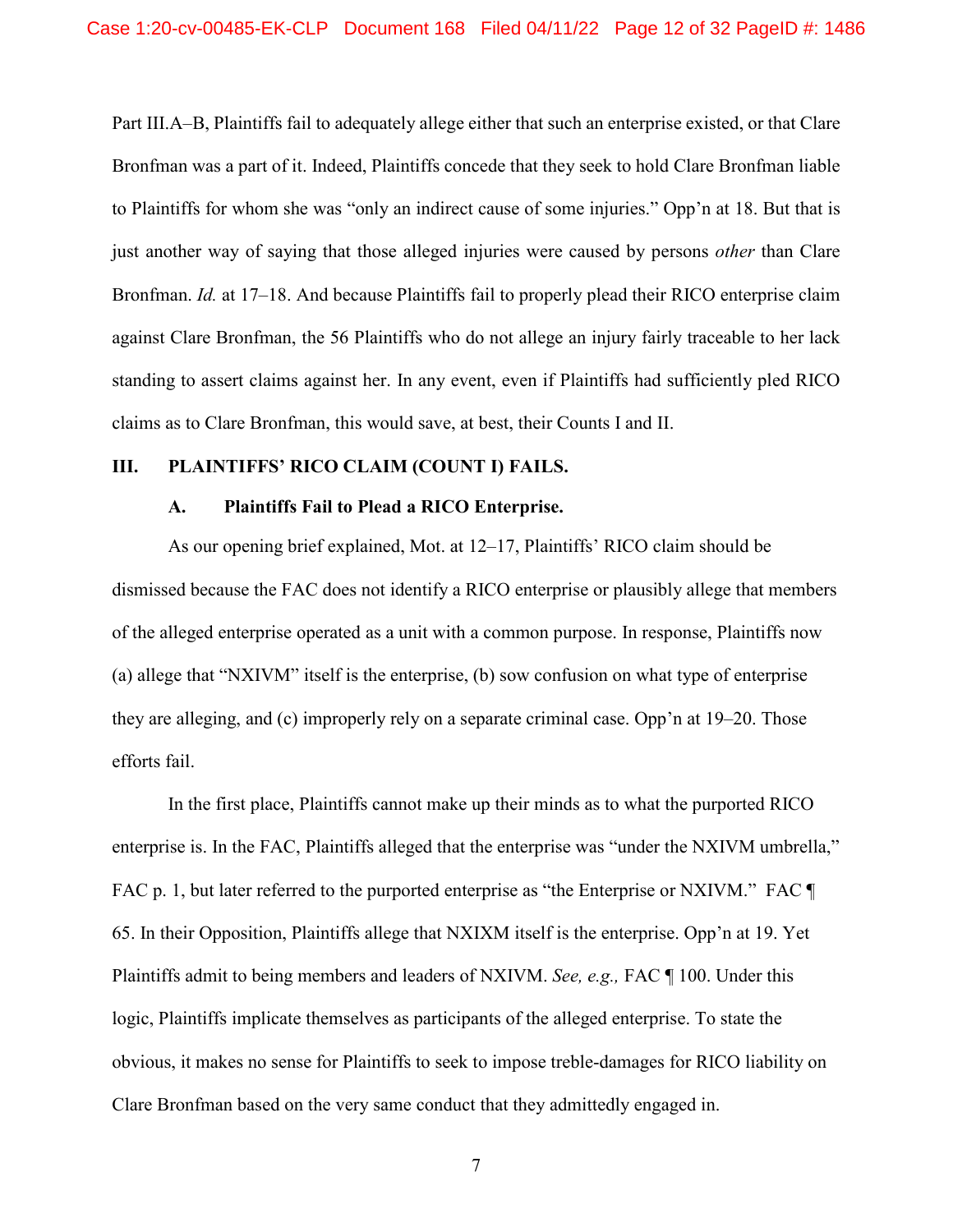<span id="page-12-1"></span>Plaintiffs also cannot decide whether their alleged "enterprise" is a legal entity or an association-in-fact. Opp'n at 19–20; *see also ISystems, Inc. v. Fu, No. 3:08-CV-1175-N*, 2010 WL 11534523, at \*1 (N.D. Tex. June 28, 2010) ("A RICO enterprise can be *either* a legal entity *or* an association-in-fact.") (emphasis added). In the FAC, Plaintiffs assert that the enterprise is an association-in-fact enterprise. FAC ¶ 865. In their Opposition, however, Plaintiffs contend variously that the alleged enterprise (1) is a legal entity, Opp'n at 21  $\&$  n.15, (2) is "composed of myriad legal entities," Opp'n at 20, and (3) "qualifies as an association-in-fact enterprise." *Id.* It is not too much to ask that Plaintiffs decide on their legal theory and stick with it.

<span id="page-12-2"></span><span id="page-12-0"></span>Plaintiffs also muddy the waters by referencing materials related to *United States v. Raniere*, 18-cr-204, 384 F. Supp. 3d 282 (E.D.N.Y. Apr. 29, 2016). *See, e.g.*, Opp'n 19, 22, 23. Plaintiffs contend, for example, that NXIVM's status as a RICO enterprise is legally "uncontroversial" because of a prior indictment involving a handful of Defendants. Opp'n at 19. That argument is both improper and illogical. First, despite Plaintiffs' persistent attempts to cite certain criminal indictments as if they establish some fact, an indictment is hearsay that cannot be considered for the truth of the matters asserted therein. *See, e.g., Bejaoui v. City of New York*, No. 13-CV-5667 NGG RML, 2015 WL 1529633, at \*5 (E.D.N.Y. Mar. 31, 2015). Thus, the fact that a criminal defendant was indicted on a certain charge is not evidence that the defendant is guilty of the actions alleged in that indictment or that any underlying facts alleged in the indictment are true. The prior indictment is certainly not germane to the question of whether Plaintiffs *sufficiently pleaded* the existence of a RICO enterprise in this separate civil action.

Only Defendants Raniere, N. Salzman, L. Salzman, and Mack were convicted of or pled to racketeering offenses (and Raniere's conviction is under appeal). It is incoherent for Plaintiffs to argue that, because four Defendants were convicted of being involved in a RICO enterprise in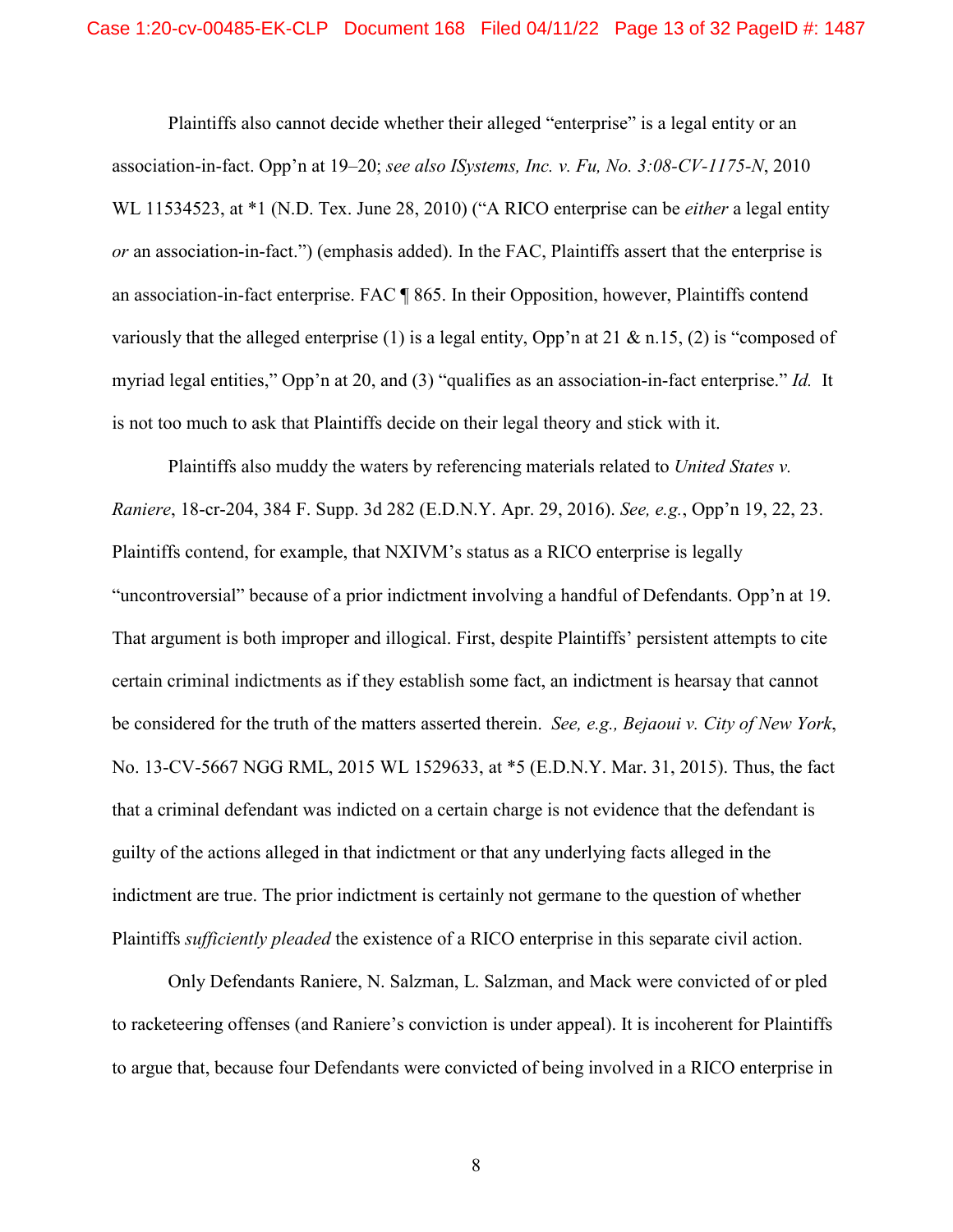a criminal case, which may or may not be the same enterprise alleged in this case, it is "uncontroversial" that Plaintiffs have *properly pled* a RICO enterprise in a *separate civil* action involving a different group of defendants, a different group of plaintiffs, and different claims. *See generally* FAC.

<span id="page-13-1"></span>Apart from the ever-changing nature of *what* Plaintiffs are alleging the enterprise *is*, Plaintiffs have also failed to satisfy the required elements for an association-in-fact enterprise: (1) a common purpose shared by all members of the enterprise; (2) relationships among the enterprise members; and (3) longevity sufficient to permit the enterprise members to pursue the enterprise's purpose. *BWP Media USA Inc. v. Hollywood Fan Sites, LLC*, 69 F. Supp. 3d 342, 359–60 (S.D.N.Y. 2014); *Stein v. World-Wide Plumbing Supply, Inc.*, 71 F. Supp. 3d 320, 325 (E.D.N.Y. 2014). "[A]n association in fact 'requires both interpersonal relationships and a common interest,' not mere parallel conduct." *Abbott Labs. v. Adelphia Supply USA*, No. 15-CV-5826 (CBA) (LB), 2017 WL 57802, at \*5 (E.D.N.Y. Jan. 4, 2017).

<span id="page-13-3"></span><span id="page-13-2"></span><span id="page-13-0"></span>As explained in our opening brief, Plaintiffs have not plausibly pled that Defendants shared the same common purpose and acted as a unit. Mot. at 14–15. Plaintiffs cite a nonbinding criminal case for the proposition that it does not matter that Defendants did not act in a cohesive manner. Opp'n at 21–22. However, the *Pirk* court considered an indictment for RICO conspiracy, not a substantive RICO violation, *U.S. v. Pirk*, 267 F. Supp. 3d 406, 416 (W.D.N.Y. 2017), and nothing in *Pirk* suggests that the alleged enterprise was anything other than a cohesive unit that engaged in a multitude of acts in order to achieve a common purpose, *see id.* at 416, 421 (stating that the indictment described the defendants' alleged roles within the enterprise, and the hierarchy, membership rules, and chain of command of the enterprise, and alleged that they engaged "in a variety of illegal activity including but not limited to drug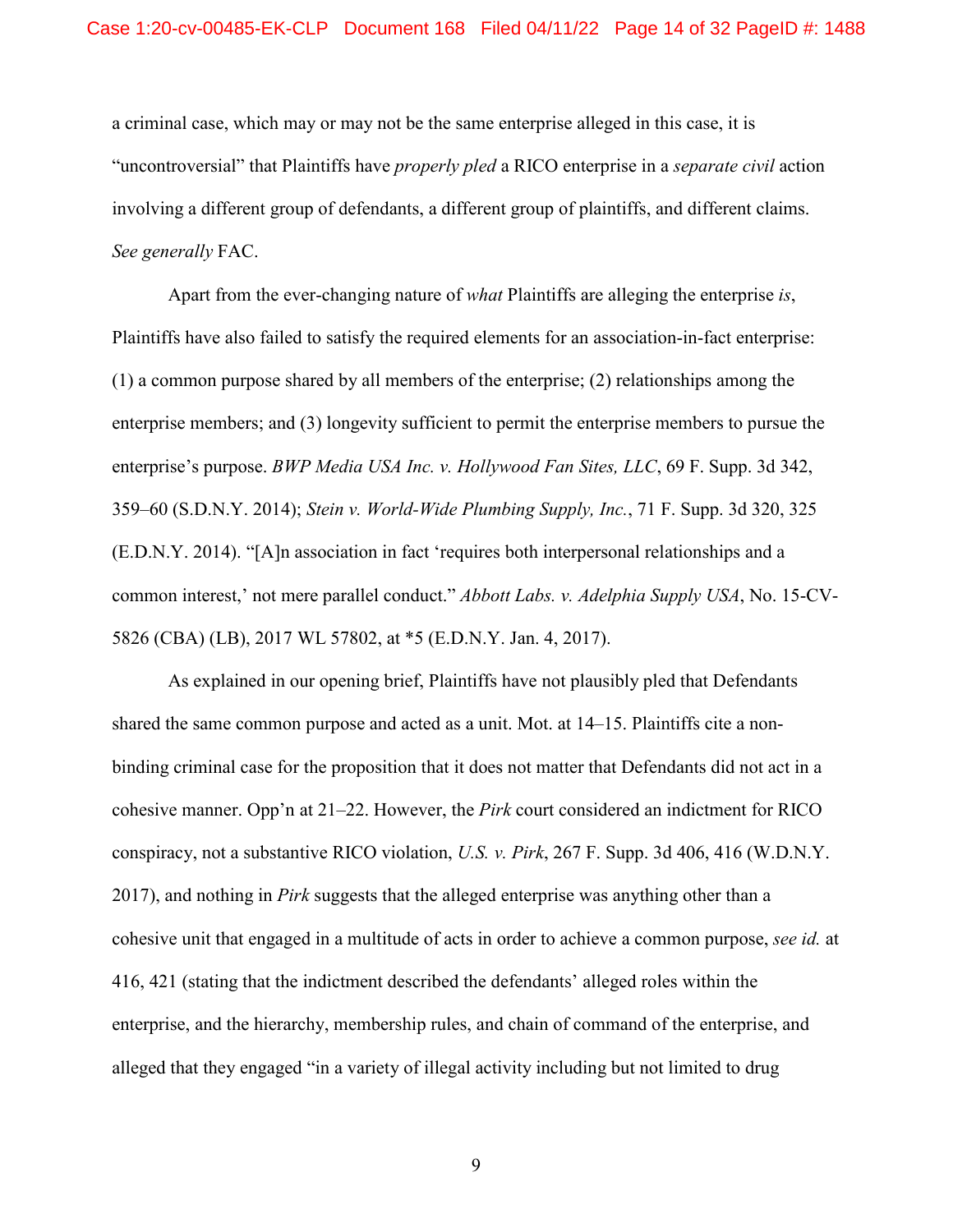trafficking, firearm sales . . . robbery, and prostitution"). Here, by contrast, Plaintiffs allege that some Defendants engaged in some activity, such as allegedly sponsoring scientific studies, *see, e.g.*, FAC ¶ 254, whereas other Defendants engaged in other completely unrelated activities, such as allegedly requiring women to take nude photos, *see, e.g.*, *id.* ¶ 168. There is no logical connection between these activities, and Plaintiffs do not plead facts to suggest otherwise.

Plaintiffs' attempt to show that they have pleaded an enterprise also fails because the individual paragraphs of the FAC that Plaintiffs rely upon simply do not support the propositions for which they are cited. For example, Plaintiffs cite FAC paragraphs 794–95 to show that they have pleaded role differentiation among the enterprise members, but those paragraphs describe rules of *DOS* membership. The FAC does not allege that all Defendants were involved in DOS (nor could it). Plaintiffs also cite FAC paragraphs 620 and 621 as examples of how they allegedly pleaded a chain of command and role differentiation. But those these paragraphs name only Defendants Raniere and N. Salzman, and they explain the hierarchy within Executive Success Programs, rather than the alleged enterprise. As with DOS, the FAC does not allege that all Defendants who were allegedly part of the enterprise were also highly ranked members of the Striped Path, but does allege that several Plaintiffs were. In any event, none of the paragraphs Plaintiffs cite cure any of the pleading deficiencies regarding an alleged *enterprise*.

<span id="page-14-0"></span>"At best, the [FAC] asserts a rimless 'hub and spokes' relationship between [some Defendants and Raniere] that courts have consistently found insufficient to state a RICO claim." *Moss v. BMO Harris Bank, N.A.*, 258 F. Supp. 3d 289, 303 (E.D.N.Y. 201[7](#page-14-1)).<sup>7</sup> Plaintiffs rely on the fact that Clare Bronfman and some other Defendants at certain points in time sat on the

<span id="page-14-1"></span> $7$  Plaintiffs tip their hand that the only alleged connection among Defendants is through Raniere when they allege that Defendants "were devoted to Raniere and conspired with him [not with him *and the other Defendants*] to further the enterprise." Opp'n at 7.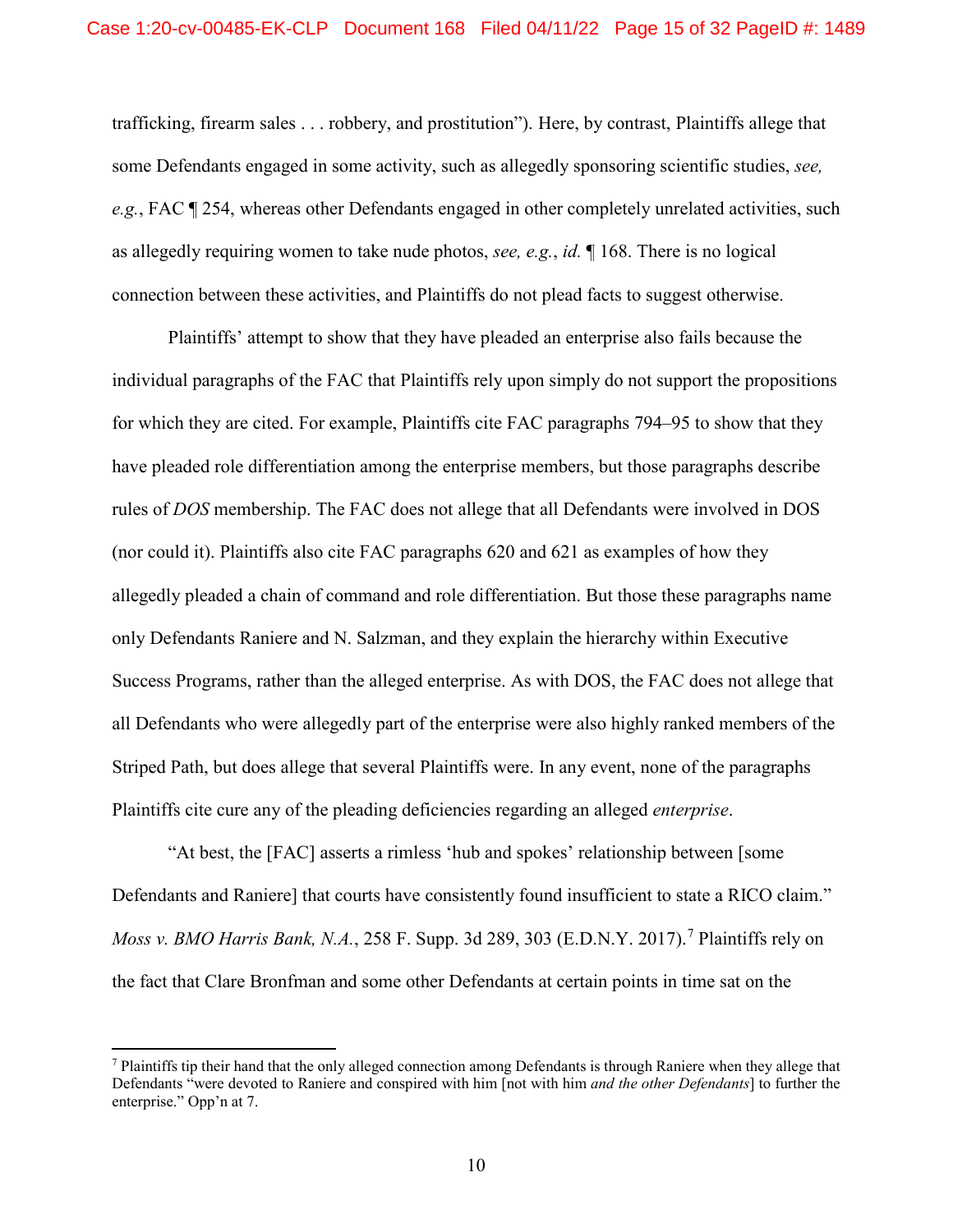<span id="page-15-1"></span>boards of certain so-called NXIVM entities as though those allegations would support an inference that the enterprise acted as a unit. Opp'n at 22. But the FAC does not and cannot allege that *all* Defendants sat on a board. More fundamentally, the FAC does not allege that they sat on the *same* board at the same time. *See generally* FAC. Further, some of the Plaintiffs also sat on boards of the very NXIVM entities they now seek to deem a RICO enterprise. *See, e.g.*, FAC ¶ 277. The "inclusion of non-defendants in the alleged [enterprise] is emblematic of a 'hub and spokes' enterprise structure that other courts have consistently and correctly rejected." *Moss*, 258 F. Supp. 3d at 302. "Without factual allegations that [Plaintiffs] cooperated to form a continuing unit working toward a common purpose, their mere independent, uncoordinated participation . . . does not create a RICO enterprise." *Id.* at 301 (quoting *Abbott Labs.*, 2017 WL 57802, at \*4). Thus, because Plaintiffs have not "plead[ed] any facts as to the . . . mechanics of the alleged ongoing working relationship among [Defendants], [Plaintiffs have] not successfully alleged 'that the various associates of the alleged enterprise functioned as a continuing unit'" *Wolhendler v. Goldberg*, No. 19-cv-457, 2020 WL 5658790, at \*6 (E.D.N.Y. Sept. 23, 2020) (citations omitted).

## <span id="page-15-2"></span><span id="page-15-0"></span>**B. Plaintiffs Fail to Plausibly Allege that Clare Bronfman Engaged in a Pattern of Racketeering Activity.**

Plaintiffs do not plausibly allege that Clare Bronfman committed at least two predicate acts<sup>[8](#page-15-3)</sup> and therefore fail to allege that she engaged in a pattern of racketeering activity.<sup>[9](#page-15-4)</sup> First,

<span id="page-15-3"></span><sup>&</sup>lt;sup>8</sup> Plaintiffs repeatedly cite to language from a sentencing memorandum as proof that Clare Bronfman harbored aliens. However, the one person Clare Bronfman pled to having harbored is not a plaintiff in this litigation. Therefore, for at least this reason, the sentencing memorandum is not germane.

<span id="page-15-4"></span><sup>9</sup> In response to our argument that Plaintiffs failed to plead two predicate acts as to Clare Bronfman, Mot. at 18-22, Plaintiffs argue only that Clare Bronfman illegally harbored aliens and committed mail and wire fraud, Opp'n 23–29. Plaintiffs do not assert any other of their laundry list of claims (*e.g.*, witness tampering, witness retaliation, and extortion) as to Clare Bronfman. These claims, to the extent they were asserted against Clare Bronfman in the FAC, should be dismissed as abandoned.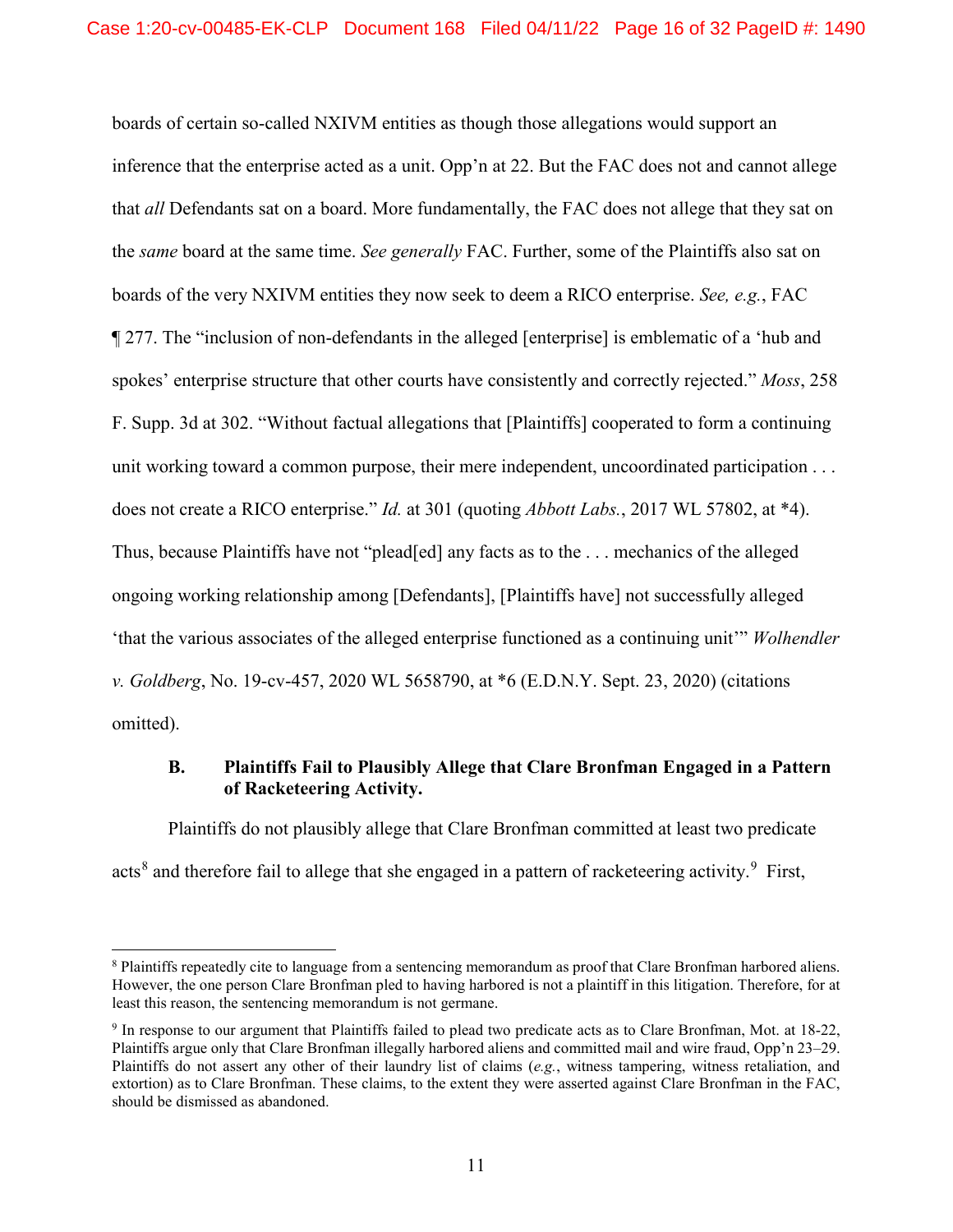<span id="page-16-2"></span><span id="page-16-1"></span><span id="page-16-0"></span>while Plaintiffs argue that Clare Bronfman committed four immigration-related RICO predicates, Opp'n at 23, they have not even pleaded one. Plaintiffs allege that Clare Bronfman encouraged "B" to enter the United States, *id.* at 25, but that allegation is beside the point because "B" is not a plaintiff in this case. *See Sterling Nat'l Mortg. Co. v. Infinite Title Sols., LLC*, No. 10-22147- CIV, 2011 WL 13220625, at \*2 (S.D. Fla. Mar. 3, 2011), *report and recommendation adopted*, 2011 WL 1222168 (S.D. Fla. Mar. 31, 2011). Plaintiffs also contend that Clare Bronfman illegally harbored Plaintiff Camila. *Id.* (citing FAC ¶¶ 84, 90–91, 834). But the cited paragraphs of the FAC do not support any such claim, and especially do not support a claim, as they must, that Clare Bronfman acted for financial gain. Instead, they allege only that Clare Bronfman consulted an attorney on Camila's behalf but did not allow Camila to talk with the attorney directly, and that Clare Bronfman called Camila's brother Adrian as he was driving Camila to Texas, demanding that he return Camila back to New York. As to Plaintiff Adrian, the FAC does not allege that Clare Bronfman had anything to do with him coming to the United States. *See*  FAC  $\P$  725–26. While it does allege that Clare Bronfman worked out a way for Adrian to be paid through a Mexican entity, it does not allege that she did so to conceal or harbor Adrian, or that she did so for financial gain. *Id.* In fact, the FAC alleges that Clare Bronfman was the person who arranged to pay Adrian, not that she benefitted financially from him. *Id.* Similarly, Plaintiffs' claims as to Plaintiff MacInnis fail because Plaintiffs' allegations show that Clare Bronfman did not attempt to conceal MacInnis, but rather sought to help her reside and work lawfully within the United States. FAC ¶ 222–23.

*Second,* Plaintiffs' mail and wire fraud claims fail because (a) they do not meet the 9(b) pleading standard, (b) they do not support Plaintiffs' assertion that Clare Bronfman acted with an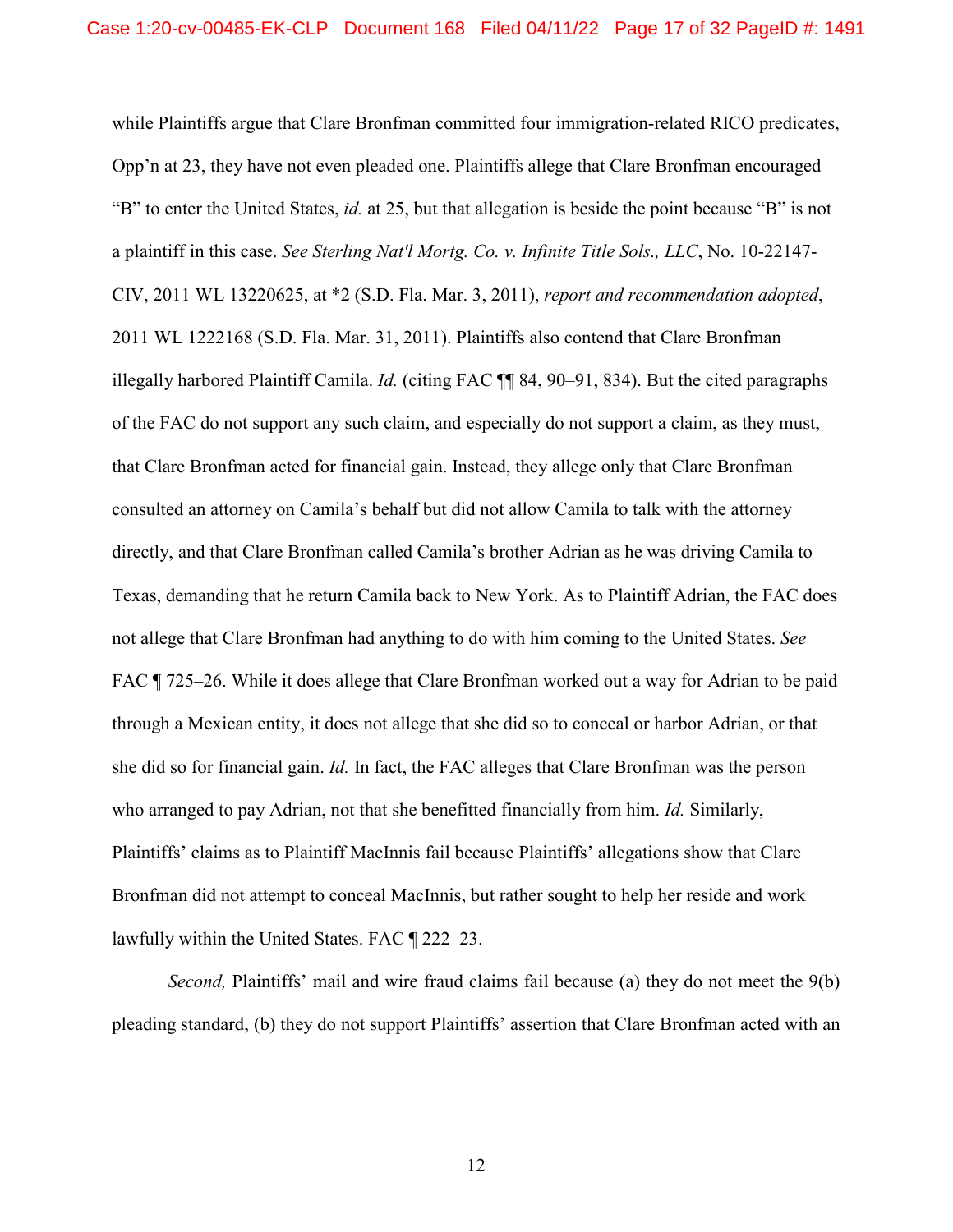intent to defraud, and (c) litigation activities do not constitute RICO predicate acts. *See* Mot. at 19–21.

<span id="page-17-2"></span><span id="page-17-1"></span><span id="page-17-0"></span>Mail and wire fraud claims must comply with the pleading standards of Rule 9(b). *Knoll v. Schectman*, 275 F. App'x 50, 51 (2d Cir. 2008) (affirming dismissal of mail and wire fraud claims for failure to meet Rule 9(b) pleading standard because "[a]lthough the amended complaint sets forth the dates, locations, senders and recipient of the allegedly fraudulent communications, its assertions as to their contents and the reason each communication was fraudulent are conclusory."). Therefore, Plaintiffs must (1) specify the allegedly fraudulent statements; (2) explain why the statements are allegedly fraudulent; (3) "state when and where the statements were made;" and (4) "identify those responsible for the statements." *Lundy v. Cath. Health Sys. of Long Island Inc.*, 711 F.3d 106, 119 (2d Cir. 2013). Plaintiffs' claims satisfy none of these requirements. Plaintiffs allege that Clare Bronfman drafted threatening letters but do not identify any fraudulent statements in those letters, nor explain why they were fraudulent, or when they were drafted. Opp'n at 27. Plaintiffs allege that Clare Bronfman made "false statements concerning Sarah Edmondson to the Vancouver Police Department," but do not explain what the false statements were, when the statements were made, why the statements were fraudulent, or even how these statements involved the mail or wire systems. Opp'n at 27–28.

Plaintiffs' response to our demonstration that Plaintiffs do not plead that Clare Bronfman allegedly committed acts of mail or wire fraud with the intent to further a scheme, Mot. at 20–21, is puzzling. Plaintiffs argue that the Court can infer intent from their allegations in FAC ¶¶ 90, 92, and 725. Opp'n at 28–29. But these paragraphs have no apparent connection to mail or wire fraud. They allege that Clare Bronfman consulted attorneys for Plaintiff Camila but did not allow Camila to speak with them directly, FAC ¶ 90, that she provided funds to Camila, *id.* ¶ 92, and that she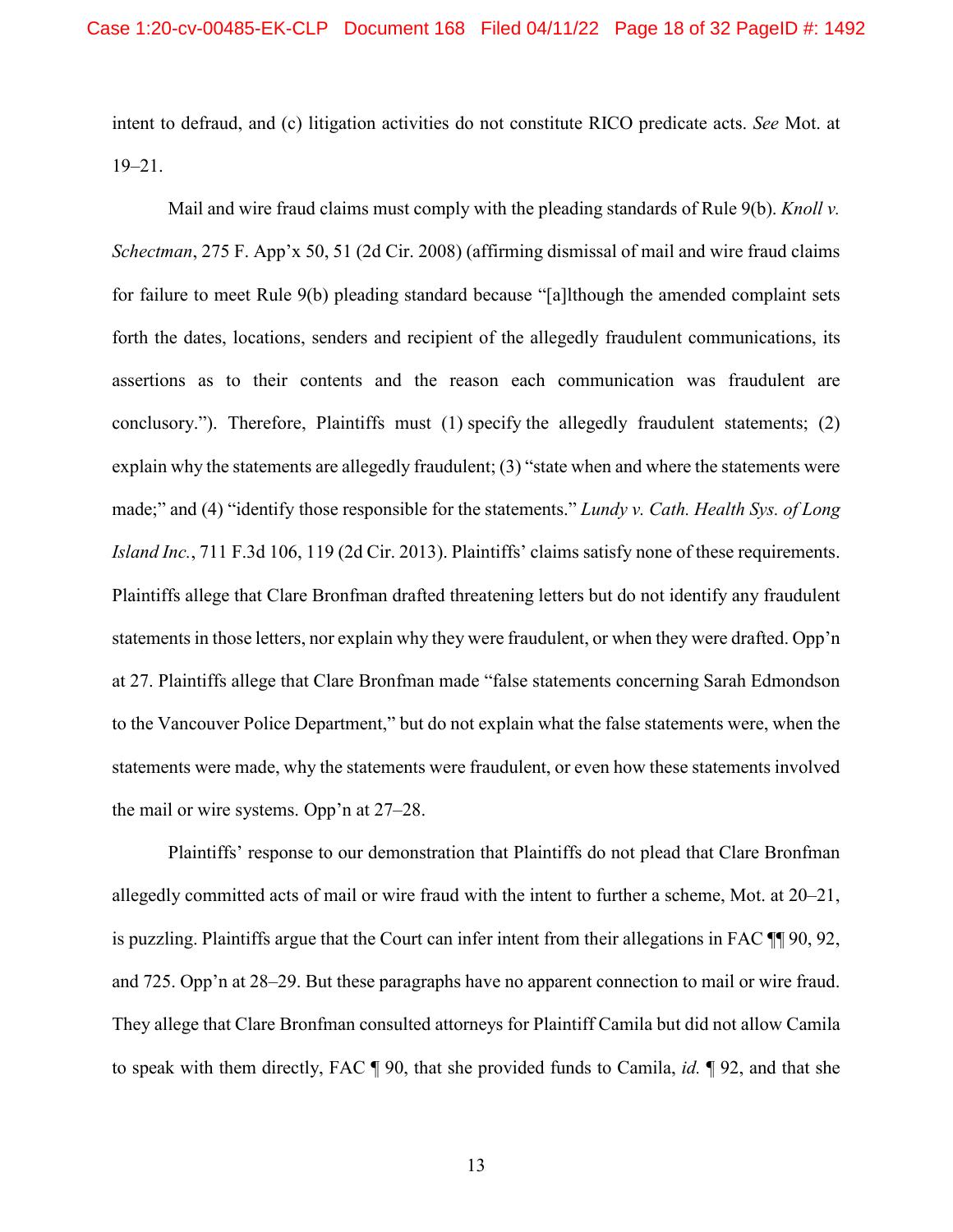offered Adrian an opportunity to run a t-shirt company but did not compensate him, *id.* ¶ 725. The use of mail or wire is not mentioned in any of these paragraphs, nor are these facts even included in the FAC's section on mail and wire fraud in FAC. *See id. ¶¶* 872–75.

<span id="page-18-2"></span><span id="page-18-0"></span>Moreover, the specific acts Plaintiffs allege Clare Bronfman engaged in as part of their mail and wire fraud claim constitute litigation activities, which are not predicate acts under RICO. Mot. at 22; Opp'n at 27–28. "[L]itigation activities [are] improper predicates for civil RICO claims." *Rajaratnam v. Motley Rice, LLC*, 449 F. Supp. 3d 45, 70 (E.D.N.Y. 2020). Likewise, "false representations and filed false documents in" court "do not constitute RICO predicates." *Smulley v. Federal Housing Finance Agency,* 754 Fed. Appx. 18, \*23 (2d Cir. 2018) (Summary Order). Indeed "disseminating false statements into the [court] with the intent to coerce plaintiff into settling, runs headlong into 'the overwhelming weight of authority [that] bars a civil RICO claim based on the use of the mail or wire to conduct allegedly fraudulent litigation activities as predicate racketeering acts.'" *Rajaratnam,* 449 F. Supp. 3d at 69.

#### **C. Plaintiffs Lack Standing Under RICO.**

Plaintiffs do not refute our argument that they have failed to plead an injury cognizable under RICO. Mot. at 22–23. Instead, Plaintiffs first mischaracterize our summary of the FAC's bald assertions as a concession that they were harmed (Clare Bronfman does not concede this), and then state that facts cannot be determined on a motion to dismiss. Opp'n at 35. But our point has nothing to do with facts. The FAC fails to even *allege* what RICO requires: injury to Plaintiffs' "injury or property." 18 U.S.C. § 1964(c). That failure requires dismissal.

## <span id="page-18-3"></span>**IV. PLAINTIFFS' RICO CONSPIRACY CLAIM (COUNT II) FAILS.**

<span id="page-18-1"></span>Plaintiffs' Opposition entirely ignores our showing that the FAC does not plausibly allege that Clare Bronfman *agreed* to violate RICO. *See* Mot. at 24. Plaintiffs instead cite *Salinas v. United States*, 522 U.S. 52 (1997) to argue that a defendant can be liable for conspiracy even if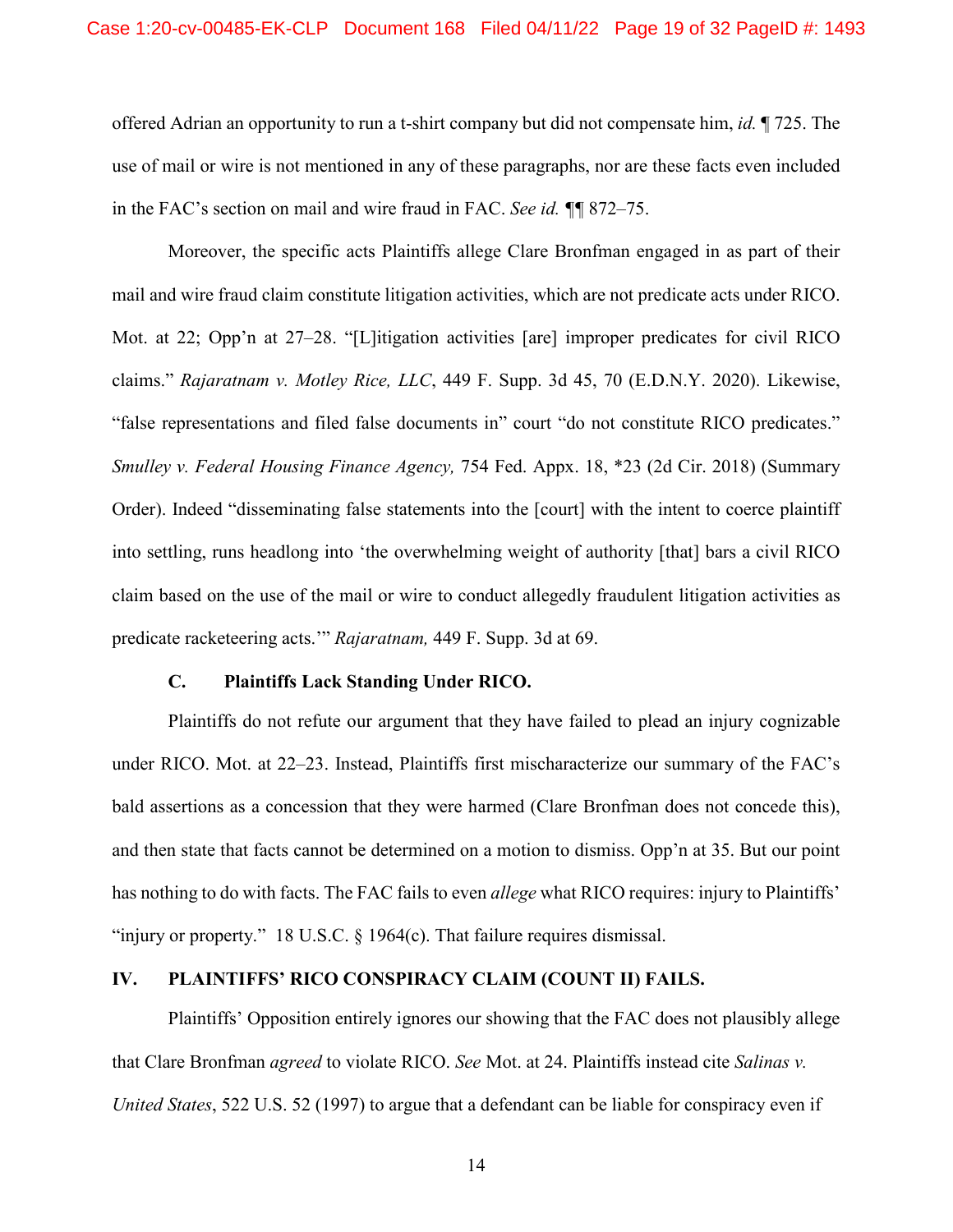she did not commit a predicate act. *See* Opp'n at 34–35. But that misses the point. *Salinas*  requires that alleged co-conspirators "*agree* to pursue the *same criminal objective*." *Id.*; 522 U.S. at 63 (emphasis added). Here, by contrast, Plaintiffs have not plausibly alleged that Clare Bronfman entered into any such agreement. Moreover, a RICO conspiracy allegation requires more than bare plausibility: the plaintiff "should state *with specificity* what the agreement was, who entered into the agreement, when the agreement commenced, and what actions were taken in furtherance of it." *FD Property Holdings, Inc. v. U.S. Traffic Corp.*, 205 F. Supp. 2d 362, 373 (E.D.N.Y. 2002) (emphasis added). The required specificity is absent from the FAC.

<span id="page-19-0"></span>Faced with their pleading deficiency, Plaintiffs ask this Court to *infer* the specifics of the required agreement. Opp'n at 34–35. Even if that were permissible—and it is not, given the requirement that a complaint "*state*" the specifics of the agreement, *FD Property Holdings, Inc.*, 205 F. Supp. 2d at 373 (emphasis added)—the FAC lacks any factual allegations from which the Court could draw such an inference. Plaintiffs emphasize their allegations that Clare Bronfman at various times sat on the board for NXIVM entities, and that she allegedly collaborated with Raniere. Opp'n at 35. But the FAC also alleges that certain of the Plaintiffs did *exactly the same thing*. *See, e.g.*, FAC ¶¶ 275–80. It is illogical for Plaintiffs to ask the Court to infer that Clare Bronfman agreed to further a racketeering enterprise based on the same facts some Plaintiffs use to argue that they are victims of an enterprise.

In sum, Plaintiffs have failed to allege a RICO conspiracy claim as to Clare Bronfman because they failed to allege that Clare Bronfman agreed to further a racketeering enterprise.

#### **V. PLAINTIFFS' CHAPTER 77 CLAIMS (COUNT III) FAIL.**

As a threshold matter, and as yet another example of Plaintiffs' attempt to stealthily hide their sloppy pleading in the FAC, Plaintiffs state in a footnote that they "do not oppose dismissal"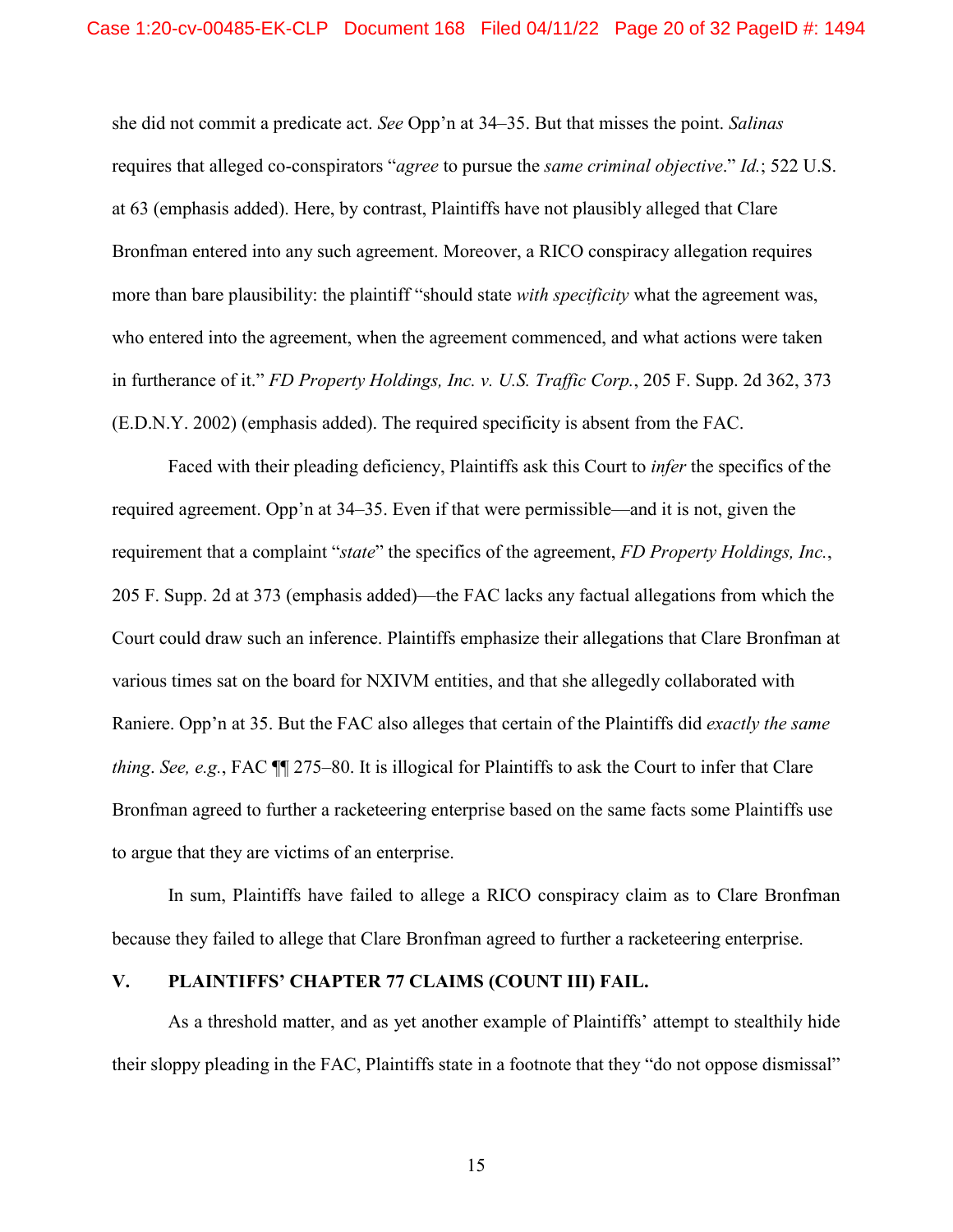<span id="page-20-3"></span><span id="page-20-2"></span>of their "Count III, Section 1595(a) claims based on violations of 18 U.S.C. § 1593A." Opp'n at 3 n.5. Therefore, all of Plaintiffs' 1593A claims should be dismissed.

Plaintiffs' Opposition all but abandons any effort to establish that Clare Bronfman actually committed any Chapter 77 offenses, but rather pursues derivative liability based on alleged "participation" in a "venture" that engaged in Chapter 77 offenses. But even a "participation" theory cannot proceed based on mere membership in or association with a venture that is alleged to have violated Chapter 77. To the contrary, liability requires Plaintiffs to allege "specific conduct" that furthered the venture, undertaken "with the knowledge, or in reckless disregard of the fact, that it was furthering the alleged … venture." *Noble v. Weinstein*, 335 F. Supp. 3d 504, 524 (S.D.N.Y. 2018). The FAC does not clear that threshold, and Plaintiffs' Chapter 77 claims should accordingly be dismissed.<sup>[10](#page-20-4)</sup>

### <span id="page-20-0"></span>**A. Plaintiffs' Sex Trafficking Claim (Count III(A)) Fails.**

Plaintiffs' effort to ground Clare Bronfman's liability on alleged sex trafficking offenses fails because the FAC does not plausibly allege that Clare Bronfman participated in—or even knew of—the alleged sex trafficking activities.

Indeed, Plaintiffs' Opposition makes even more explicit that they cannot tie Clare Bronfman to DOS prior to the "defections in mid-2017." Opp'n at 41. Plaintiffs have made no allegations that Clare Bronfman knew of or was part of DOS and therefore have not and cannot

<span id="page-20-4"></span><span id="page-20-1"></span> <sup>10</sup> Plaintiffs offer no sound response to our showing, *see* Mot. at 25 n.14, that Plaintiffs' Chapter 77 claims are not adequately pled because they do not specify the dates of the alleged misconduct, even though the TVPRA's civil remedy provision was not enacted until 2003 and Congress did not impose liability on beneficiaries until 2008. Plaintiffs do not contest that these enactments have no "retroactive application." *Velez v. Sanchez*, 693 F.3d 308, 325 (2d Cir. 2012). Plaintiffs instead respond that they are "not required to plead that [their] claims are timely because nonadherence to statutes of limitations is an affirmative defense." Opp'n at 36. But that analogy to a limitations defense is inapt. Here, the timing of alleged misconduct goes not to the availability of an affirmative *defense*, but rather to whether that misconduct is even subject to the TVPRA civil remedy in the first instance. Plaintiffs' lack of specificity is therefore fatal to their claims.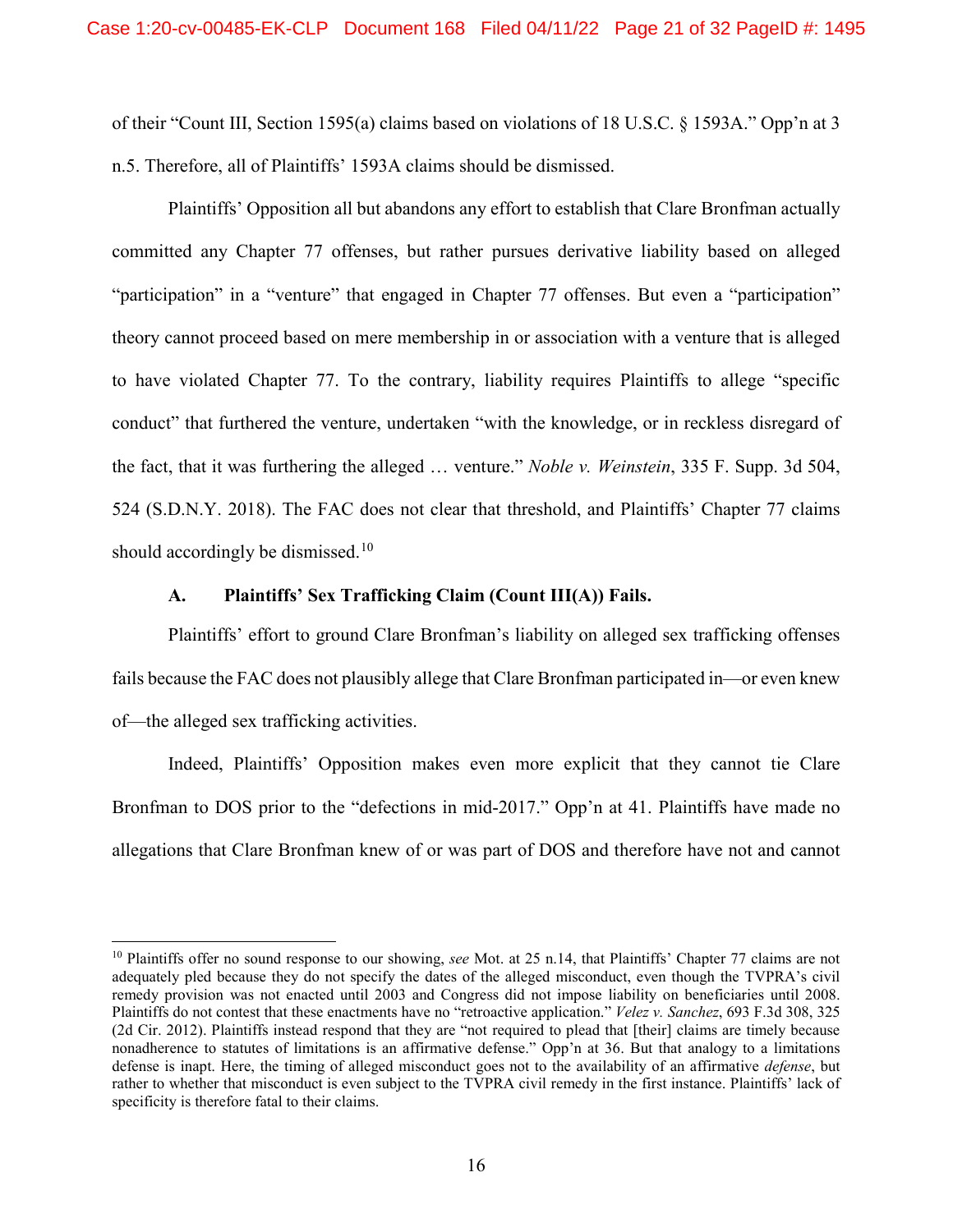allege that she participated in or knowingly benefitted from alleged sex trafficking related to DOS in any way.

Plaintiffs also contend that exo/eso "was designed and used to procure, groom and provide sexual servants for Raniere." *See* Opp'n at 6, 56. But that theory cannot save Plaintiffs' sex trafficking claims, because none of the exo/eso Plaintiffs—Piesse, Stiles, and MacInnis—allege any sexual relations with Raniere or anyone else within NXIVM.<sup>[11](#page-21-0)</sup> Therefore, participation in exo/eso cannot form the basis for any sex trafficking claims.<sup>[12](#page-21-1)</sup>

### **B. Plaintiffs' Forced Labor Claim (Count III(B)) Fails.**

Plaintiffs also fail to adequately allege any involvement by Clare Bronfman in any Plaintiff's alleged forced labor or services. As a threshold matter, while Plaintiffs bring Count III(B) "against all Defendants on behalf of all Plaintiffs," FAC p. 182, not all Plaintiffs allege that they performed forced labor. Eleven Plaintiffs<sup>[13](#page-21-2)</sup> make no such allegations whatsoever. Plaintiffs' Opposition does not dispute this. For this reason, these 11 Plaintiffs' forced labor claims against Clare Bronfman should be dismissed with prejudice. In addition, as discussed in Part II *supra*, 56 Plaintiffs do not mention Clare Bronfman anywhere in the FAC and thus have not sufficiently alleged an injury traceable to her in order to have standing to assert claims against her. Thus, altogether at least 58 of the FAC's remaining 70 Plaintiffs cannot assert forced labor claims against Clare Bronfman as a matter of law.[14](#page-21-3) *See* Mot. at 28.

<span id="page-21-0"></span> $<sup>11</sup>$  Plaintiffs Piesse, Stiles, and MacInnis may be among the laundry list of plaintiffs bringing sex trafficking claims,</sup> *see* Opp'n at 56–57, but that does not mean that they alleged any facts that would support bringing such a claim.

<span id="page-21-1"></span> $12$  In addition, many of the Plaintiffs included in Count III(A) do not allege any sex-related facts at all as to any Defendant. For example, Plaintiffs Kobelt, Leviton, Constantino, Diaz Cano, Chapman, Cooley, Fiander, Holmes, Hammond, McLean, Menhaji, Neal, Pratt, Rood, Shaw, Vanderheyden, J. Vicente, Vieta, Gross, and Fair-Layman do not allege facts that support a claim of sex trafficking.

<span id="page-21-2"></span><sup>&</sup>lt;sup>13</sup> These 11 Plaintiffs include: Edmondson, Natalie, Green, Menhaji, Pratt, Vieta, Wysocki, Gendron, Golfman, Haynes, and Black

<span id="page-21-3"></span><sup>&</sup>lt;sup>14</sup> There is some overlap between the Plaintiffs who do not state an injury caused by Clare Bronfman and those who do not allege performing uncompensated labor. Plaintiffs Green, Menhaji, Pratt, Vieta, Wysocki, Gendron, Golfman,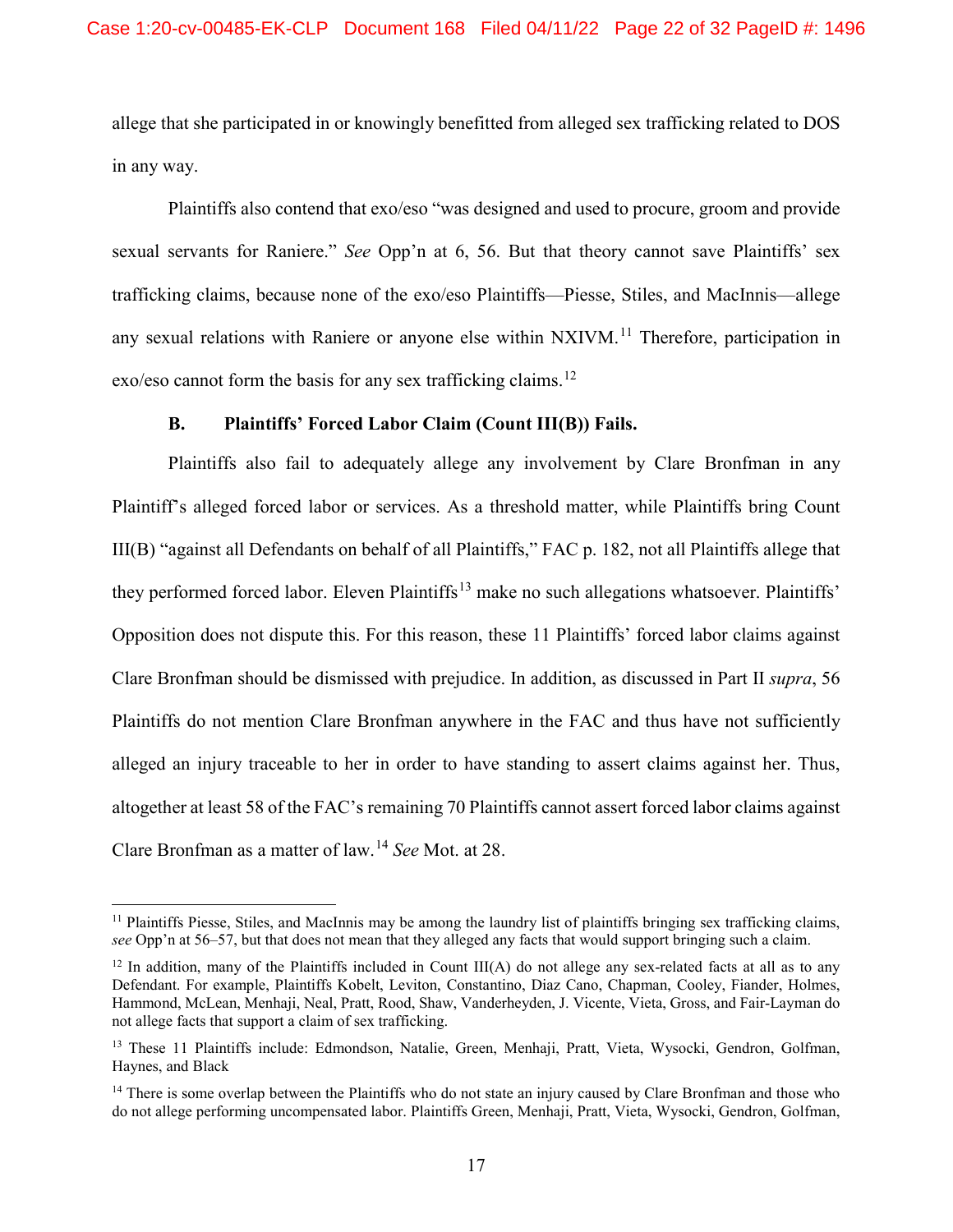The remaining 12 Plaintiffs also fail to adequately plead that Clare Bronfman knowingly provided, obtained, or benefitted from their labor or services by means of force, serious harm, abuse of legal process, or threats thereof. The group of Plaintiffs in this claim who were allegedly in DOS —Camila, Salazar, Mehdaoui, and Kristin, [15](#page-22-2) *see* Opp'n at 47—fails to allege that Clare Bronfman had any knowledge of or involvement in DOS. Instead, Plaintiffs' Opposition argues that all of their DOS-related allegations against Clare Bronfman relate to alleged refusal to return collateral or retaliation against defectors *after* DOS became public and began disbanding, rather than participation in DOS itself. *See* Opp'n at 41–42. Because the DOS Plaintiffs fail to allege that Clare Bronfman was part of DOS or involved in any of its alleged forced labor activities, their forced labor claims against Clare Bronfman must be dismissed.

<span id="page-22-1"></span>Plaintiffs who bring forced labor claims based on participation in NXIVM-sponsored psychological studies—Kobelt, Leviton, Constantino, and Long-Cottrell—also fail to allege that Clare Bronfman violated § 1589's forced labor proscription. Voluntary participation in a psychological study does not qualify either as "labor" or as being "forced." For purposes of § 1589, the Second Circuit has defined "labor" as "the expenditure of physical or mental effort especially when fatiguing, difficult, or compulsory" and "service" as "the performance of work commanded or paid for by another." *Saraswat v. Business Integra, Inc.*, No. 15-cv-4680, 2019 WL 1865193,

<span id="page-22-0"></span> $\overline{a}$ 

Haynes, Black, and Jane Doe 59 fall into both categories. Thus, 56 Plaintiffs lack standing and an additional two (Edmondson and Natalie) do not allege uncompensated labor, bringing the total to 58 Plaintiffs who cannot state a claim for forced labor against Clare Bronfman under Count III(B).

<span id="page-22-2"></span><sup>&</sup>lt;sup>15</sup> Plaintiffs also include Edmondson, Nicole, Jaspeado, Pena, Charlotte, Rachel, Oxenberg, Valerie, and Jane Does 8 and 9 in this group. *See* Opp'n at 47. However, of these Plaintiffs, Nicole, Oxenberg, Jaspeado, Pena, Charlotte, Rachel, Valerie, and Jane Does 8 and 9 do not mention Clare Bronfman and thus do not have standing to assert claims against her, *see* Part II *supra*, and Edmondson does not allege performing forced labor in the FAC at all. Plaintiff Audrey was voluntarily dismissed from the case on February 22, 2022. Dkt. 154.

In addition, we note that, in Plaintiffs' December 17, 2021 letter (Dkt. 133), Plaintiffs requested continued anonymity for Jane Does 8, 9, 10, 11, 15, and 50. Dkt. 133 at 7–8 n.4. However, in the SAC, Plaintiffs use the first names of Jane Does 10 (Charlotte), 11 (Rachel), 15 (Valerie), and 50 (Kristin). We refer to these Plaintiffs by their first names, consistent with Plaintiffs' practice in the SAC.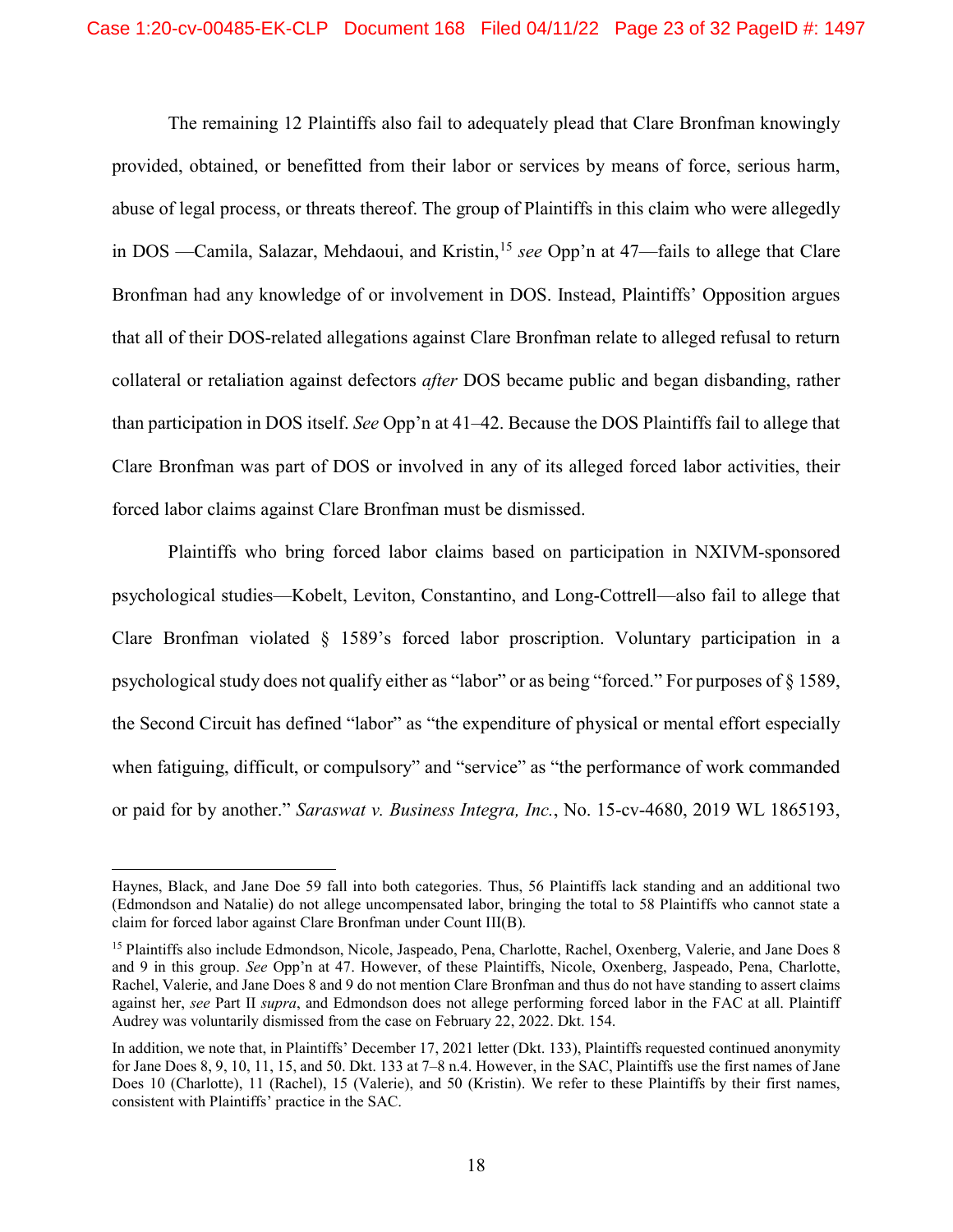<span id="page-23-3"></span>at \*7 (E.D.N.Y. Apr. 25, 2019) (quoting *U.S. v. Marcus*, 628 F.3d 36, 44 n.10 (2d Cir. 2010)). The FAC does not allege that Plaintiffs Kobelt, Leviton, Constantino, and Long-Cottrell were forced to participate in the studies through force, physical restraint, serious harm, abuse of legal process, or threats thereof. Voluntary participation in a psychological study with the hope of reducing symptoms of Tourette Syndrome or OCD does not qualify as forced labor for purposes of § 1589. The case Plaintiffs cite in support of their argument that "participating in illegitimate, bogus psychotherapy" qualifies as forced labor, Opp'n at 48, is inapposite. The patients in that case, who suffered from severe mental illnesses like schizophrenia, were forced to perform activities such as nude farm labor and engage in coerced sexual acts as part of their "therapy." *See U.S. v. Kaufman*, 546 F.3d 1242, 1247–50 (10th Cir. 2008). This is a far cry from Plaintiffs' allegations here.

<span id="page-23-4"></span><span id="page-23-2"></span><span id="page-23-0"></span>Furthermore, "section 1589 contains an express *scienter* requirement." *Akhtar v. Vitamin Herbal Homeopathic Ctr. Inc.*, No. 19-cv-1422, 2021 WL 7186030, at \*7 (E.D.N.Y. Apr. 30, 2021). There must be evidence that "the [defendant] *intended* to cause the victim to believe that she would suffer serious harm—from the vantage point of the victim—if she did not continue to work." *Id.* Given that Plaintiffs allege that Clare Bronfman's only involvement in these studies was that she "provided the funds for the rent of the premises and the purchase of equipment" through ESF, FAC ¶ 962, Plaintiffs fail to allege that Clare Bronfman had the requisite state of mind to be liable under §1589—or that she actively participated in any wrongdoing of the sort that might support liability on Plaintiffs' "participation" theory. *See Noble*, 335 F. Supp. 3d at 524.

<span id="page-23-1"></span>In sum, Plaintiffs must show that they provided labor or services that were forced or coerced, and that Clare Bronfman specifically intended to cause Plaintiffs to believe that they would suffer serious harm if they did not continue to work. Plaintiffs have failed to plausibly allege these elements of their forced labor claims.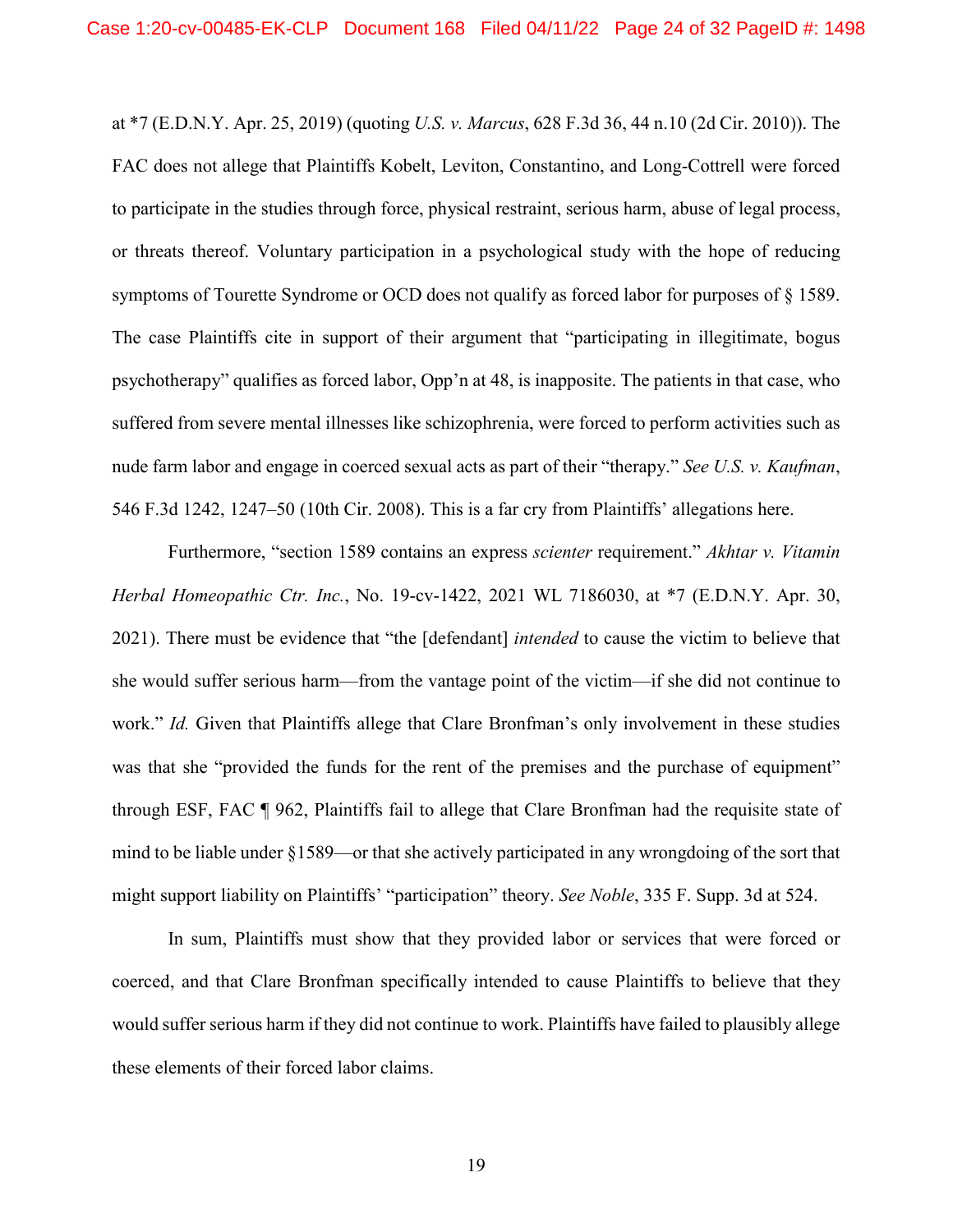## **C. Plaintiffs' Human Trafficking Claim (Count III(C)) Fails.**

As our Motion to Dismiss explained, Mot. at 33–34, a human trafficking claim turns on the existence of some *other* predicate TVPRA (Chapter 77) offense. Plaintiffs' Opposition does not dispute that premise, but contends that their human trafficking claims may proceed because they have validly alleged other TVPRA offenses. *See* Opp'n at 60. Since Plaintiffs' other TVPRA theories do not validly state a claim against Clare Bronfman, however, their human trafficking claim should be dismissed.

#### <span id="page-24-1"></span>**D. Plaintiffs' Peonage Claim (Count III(D)) Fails.**

Plaintiffs also fail to establish that Clare Bronfman held or returned any person to a condition of peonage in violation of 18 U.S.C. § 1581(a). As a threshold matter, the TVPRA did not contain a private right of action to bring peonage claims until December 23, 2008. Because the TVPRA amendments are not retroactive, Plaintiffs can bring no peonage claims for conduct preceding December 23, 2008. *See Fei Guan v. Bing Ran*, No. 1:17-cv-332, 2017 WL 2881363, at \*4–5 (E.D. Va. July 6, 2017).

<span id="page-24-0"></span>Secondly, Plaintiffs' Opposition clarifies that the FAC's sprawling allegations assert direct peonage claims against Clare Bronfman related only to Plaintiffs MacInnis and Adrian. Opp'n at 57–58. However, the FAC does not allege sufficient facts to show that Clare Bronfman placed either plaintiff in a condition of peonage. As to MacInnis, the FAC alleges that Clare Bronfman helped her obtain a visa and then, when asked by MacInnis, provided her with the funds required by her visa to keep her legal immigration status. FAC ¶¶ 222–25. While Clare Bronfman allegedly told MacInnis that these payments were a loan she would have to repay, the FAC also states that MacInnis was able to leave NXIVM and move back to Canada without ever repaying the alleged loan. *See id*. The FAC also does not plausibly allege that Clare Bronfman held Adrian in a condition of peonage. Rather, the FAC alleges that Adrian voluntarily took the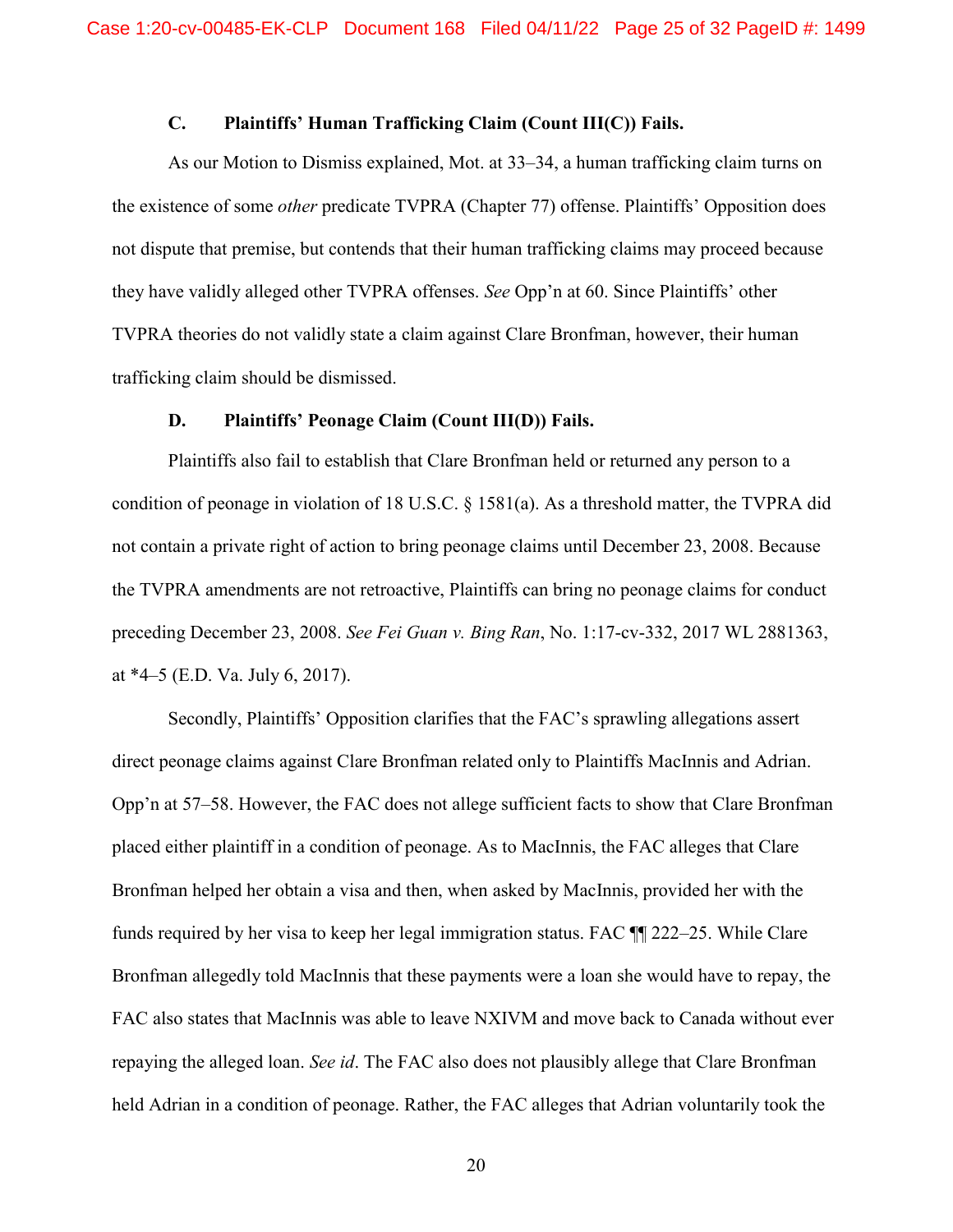opportunity to get the t-shirt company up and running with the hope that he would receive a share of the revenues when it became profitable. *See* FAC ¶ 725. Plaintiffs speculate that Adrian "would continue working for [Defendants] so long as he believed he was indebted to the Defendants," but there is no evidence he was working off any debt to Clare Bronfman. In fact, Clare Bronfman arranged for Adrian to be paid for his work. *See* FAC ¶¶ 725–26.

As to the remaining Plaintiffs in the case, Plaintiffs have no specific allegations against Clare Bronfman. Instead, they rely on general arguments that "[t]he entire organization operated by capitalizing on the debt of its members." Opp'n at 58. They claim this was "common knowledge to NXIVM leaders," which includes many Plaintiffs. *Id.* While Plaintiffs allege Clare Bronfman "was responsible for [NXIVM] 'legal' and its finances," Opp'n at 59, there are no allegations that she established or promoted the "exchange" system Plaintiffs describe. Plaintiffs' peonage claims against Clare Bronfman thus lack support in the form of *factual* allegations, and should be dismissed on that basis. *Bell Atl. Corp. v. Twombly*, 550 U.S. 544, 570 (2007).

### <span id="page-25-0"></span>**E. Plaintiff Daniela's Document Servitude Claim (Count III(E)) Fails.**

Plaintiffs do not dispute that they have not pleaded any facts regarding any conduct by Clare Bronfman in relation to Daniela, the only Plaintiff for this count. Instead, they argue in opposition that, because Clare Bronfman held leadership position in NXIVM at some undefined time, she therefore knew or should have known about Daniela's immigration status and document servitude. *See* Opp'n at 61. This is not enough. Tellingly, Plaintiffs have also pleaded that several other parties, including Plaintiffs, held similar leadership positions, yet Plaintiffs do not ask the Court to draw the same inference as to them. Plaintiffs thus have not pleaded a factual basis for their claim that Clare Bronfman is liable for Daniela for a document servitude.<sup>[16](#page-25-1)</sup>

<span id="page-25-1"></span><sup>&</sup>lt;sup>16</sup> Further, Plaintiffs provide no specificity as to when this alleged document servitude occurred. This is relevant because "the right to bring a civil action for document servitude under the TVPRA did not exist until December 23,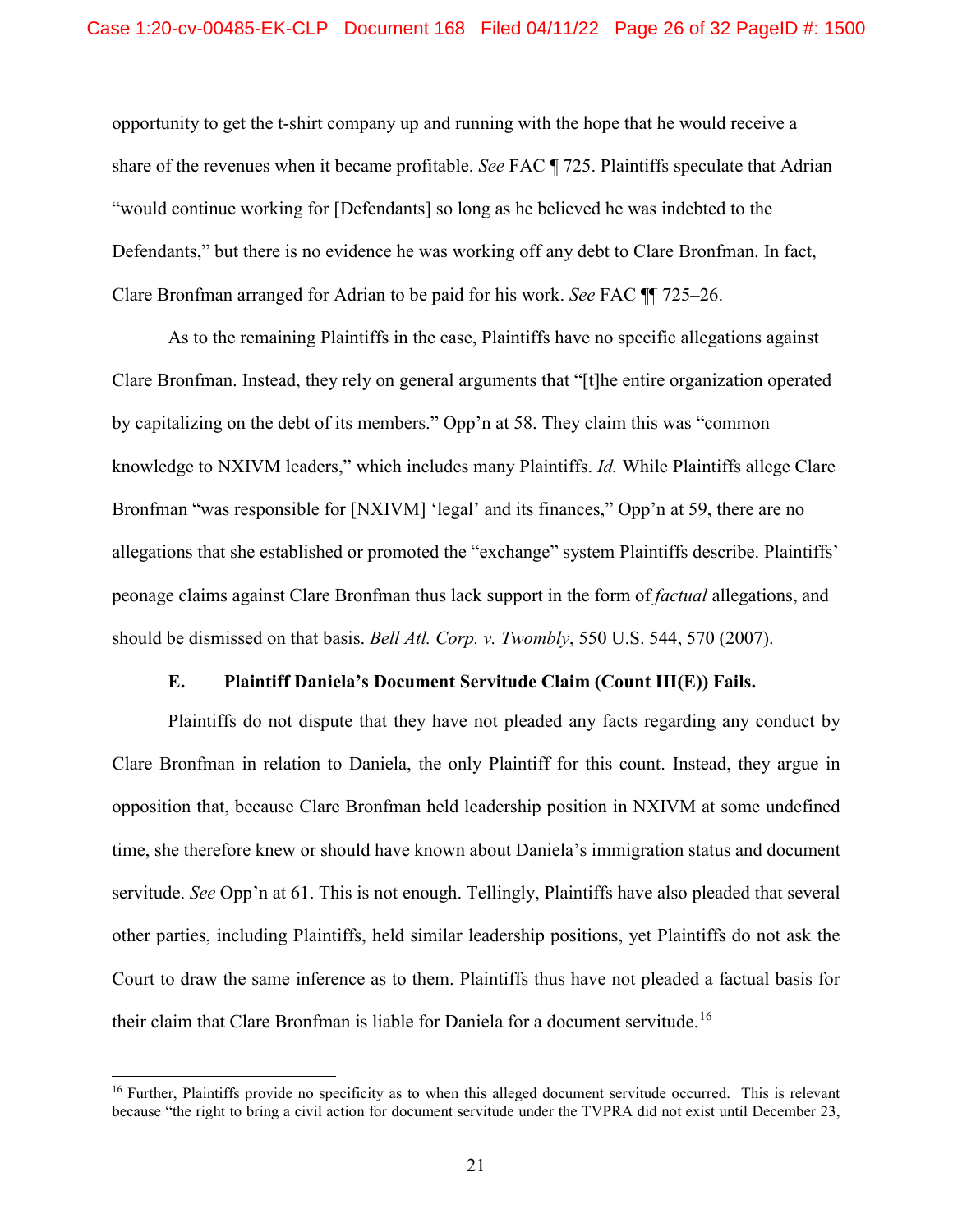## **VI. PLAINTIFFS' STATE LAW CLAIMS FAIL.**

Plaintiffs do not oppose dismissal of Counts IV (negligence per se) and IX (aiding and abetting) against all Defendants. Plaintiffs bury this in a footnote and make no other mention anywhere else in their 70-page brief that they effectively drop two claims against Clare Bronfman. Counts IV and IX should be dismissed with prejudice.

Plaintiffs' remaining state claims asserted against Clare Bronfman, malicious abuse of legal process (Count V) and Gross Negligence and Recklessness (Count X) fail as well.

### **A. Plaintiffs' Malicious Abuse of Legal Process Claim (Count V) Fails.**

<span id="page-26-4"></span><span id="page-26-3"></span>As a threshold matter, Plaintiffs conflate "malicious abuse of process" with "malicious prosecution."<sup>[17](#page-26-5)</sup> These are two distinct causes of action with separate pleading requirements: "[M]alicious prosecution concerns the issuance of process without justification, while abuse of process concerns the use of lawfully issued process to accomplish some unjustified purpose." *Manhattan Enter. Grp. LLC v. Higgins*, 816 F. App'x 512, 514 (2d Cir. 2020) (citation omitted); *see also Sulkowska v. City of New York*, 129 F. Supp. 2d 274, 296 (S.D.N.Y. 2001) ("[w]hile malicious prosecution concerns the improper issuance of process, malicious abuse of process involves the improper use of process after it is regularly issued"). Plaintiffs bring a claim for abuse of process, FAC at 199–201, but their Opposition proceeds as though the claim is for malicious prosecution, *see* Opp'n at 61.[18](#page-26-6) Plaintiffs point to alleged misconduct in *initiating* legal proceedings, but this is irrelevant for the abuse of process claim they actually brought.

 $\overline{a}$ 

<span id="page-26-0"></span><sup>2008.&</sup>quot; *Akhtar*, 2021 WL 7186030, at \*10. Therefore, if the alleged seizure occurred before that date, no claim for document servitude is actionable. Because Plaintiffs have failed to state when the alleged seizure of Daniela's passport occurred, they have failed to allege the elements of their document servitude claim.

<span id="page-26-5"></span><span id="page-26-2"></span><span id="page-26-1"></span><sup>17</sup> Some courts use the term malicious use of process, which is the same tort as malicious prosecution. *See Jones v. Maples/Trump*, No. 98 CIV. 7132 (SHS), 2002 WL 287752, at \*7 (S.D.N.Y. Feb. 26, 2002), *aff'd sub nom. Jones v. Trump*, 71 F. App'x 873 (2d Cir. 2003) (malicious use of process and malicious prosecution are one in the same).

<span id="page-26-6"></span><sup>&</sup>lt;sup>18</sup> Plaintiffs do not even acknowledge this discrepancy, which cannot be explained away as innocent mislabeling. Plaintiffs were on notice of their apparent mislabeling when Clare Bronfman filed her letter previewing her arguments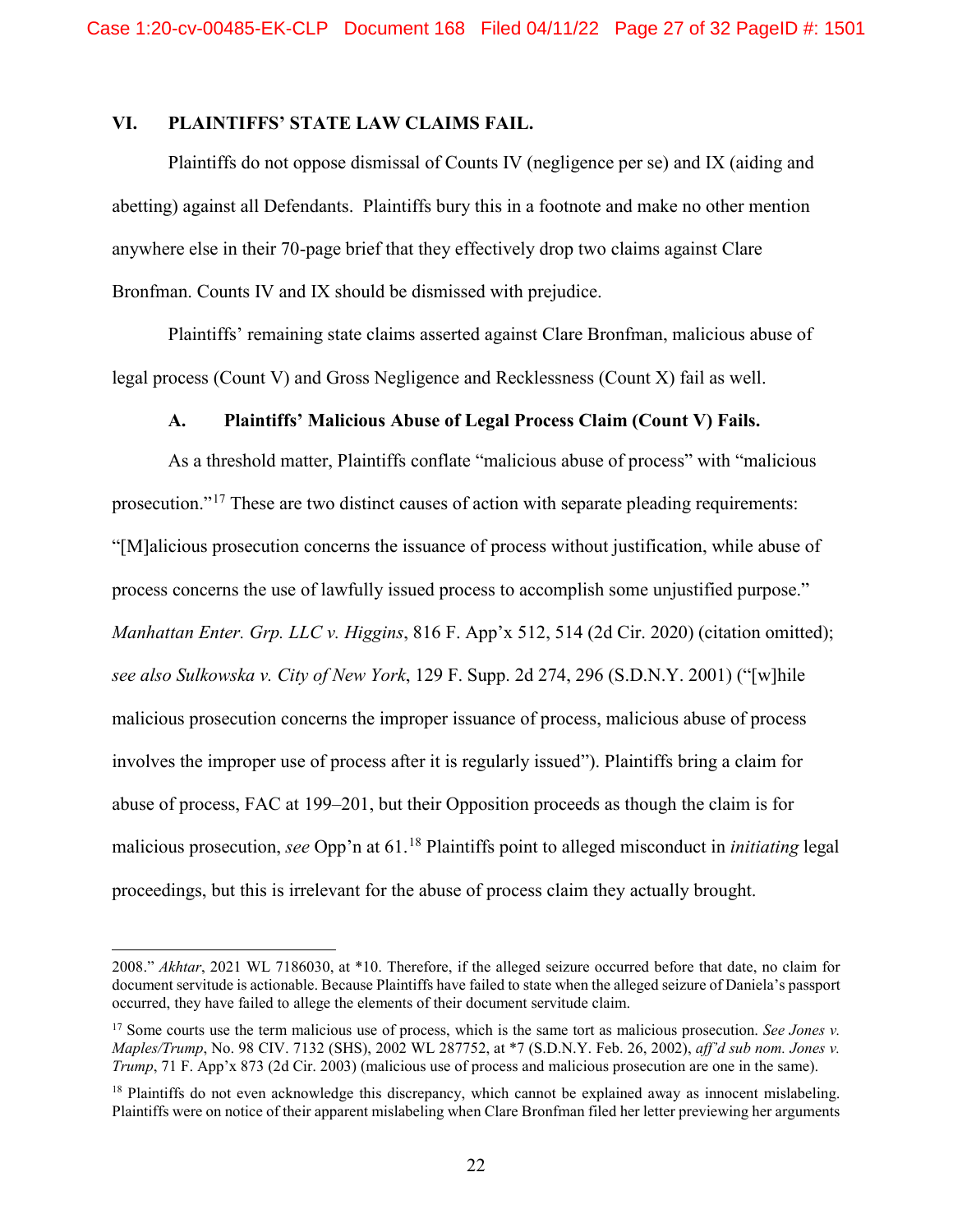Even if Plaintiffs did intend to bring a claim for malicious prosecution, they have failed to plausibly plead that claim. Plaintiffs point to FAC ¶¶ 106, 107, and 265 as the basis for their purported malicious prosecution claim. Opp'n at 62. However, in relevant part, these paragraphs consist of bald and conclusory allegations that Clare Bronfman filed a "false criminal complaint," FAC ¶ 265, made "false statements" to the police, *id.* ¶ 106, and that "Defendants" had a co-conspirator "in Mexico hire an attorney to lodge false criminal charges," *id.* ¶ 107. Ignoring the fact that it was an attorney, hired by an unnamed co-conspirator, working with an undefined group of Defendants, who allegedly lodged the charges, the FAC does not allege what the complaints consisted of, and why they were false. Similarly, the allegations in paragraphs 106 and 265 do not meet the test set out by Plaintiffs that a malicious prosecution claim plead sufficient facts to support (a) a lack of probable cause and (b) actual malice. Opp'n at 61.

Count V should be dismissed for the additional reason that, whether it is an abuse of process or a malicious prosecution claim, it is untimely. *See* Mot. at 38–39. The Opposition does not appear to dispute our argument that the limitations period would have expired, but Plaintiffs contend, *see* Opp'n at 68, that the limitations period was tolled under N.Y. C.L.P.R. 215(8)(a), which provides that "[w]henever it is shown that a criminal action against the same defendant has been commenced with respect to the event or occurrence from which a claim governed by this section arises, the plaintiff shall have at least one year from the termination of the criminal action as defined in section 1.20 of the criminal procedure law in which to commence the civil action." But § 215(8) "does not apply to negligence actions." *Rosado v. Estime*, 76 N.Y.S.3d 391, 398 n.1. (Sup. Ct. 2018). Furthermore, the only plaintiff that can avail herself of tolling

<span id="page-27-1"></span><span id="page-27-0"></span> $\overline{a}$ 

for a motion to dismiss. *See* Dkt. 102 at 6. It is clear that Plaintiffs are either confused as to what claims they are attempting to bring, or that Plaintiffs are attempting to recast their claim as malicious prosecution after Defendants demonstrated that Plaintiffs failed to adequately plead abuse of legal process.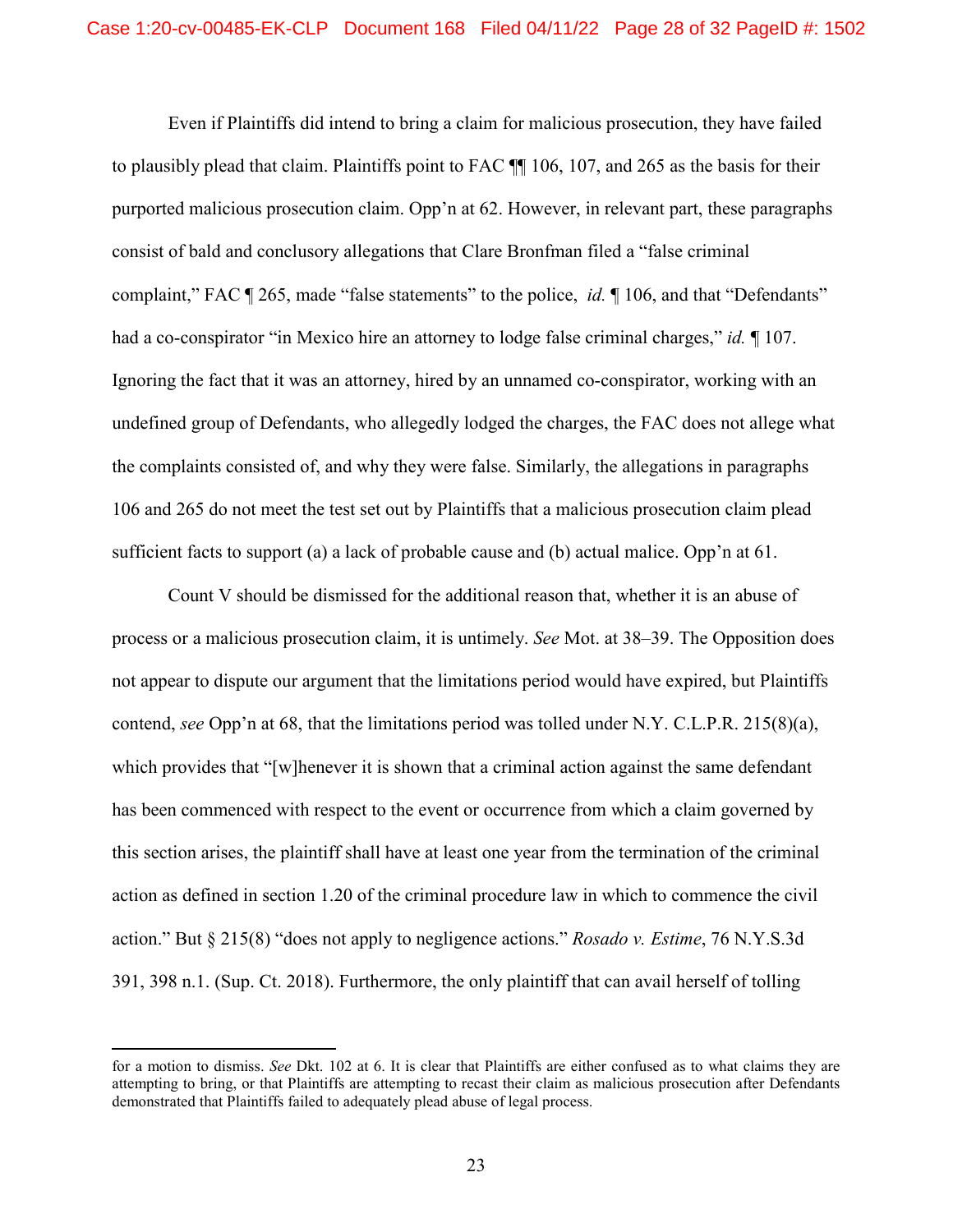<span id="page-28-1"></span>under § 215(8)(a) is the criminal complainant. *Robinson v. Franklin Gen. Hosp.*, 611 N.Y.S.2d 778, 779 (Sup. Ct. 1994). Because Plaintiffs do not allege that any of the Plaintiffs who seek to invoke  $\S 215(8)(a)$  were complainants in the criminal case, tolling is unavailable here. This argument applies equally to malicious prosecution and abuse of legal process claims. Thus, regardless, Plaintiffs cannot bring claims for conduct that occurred prior to January 2019.

#### <span id="page-28-2"></span><span id="page-28-0"></span>**B. Plaintiffs' Gross Negligence and Recklessness Claim (Count X) Fails.**

Plaintiffs concede that their gross negligence and recklessness claims require a special relationship between Clare Bronfman and Defendants Porter and N. Salzman. *See* Opp'n at 64– 65. But the FAC seeks to ground such a relationship only on sponsorship of Plaintiffs Leviton, Constantino, and Long-Cottrell's treatment. This is not enough. *See Mayer v. Cornell Univ.*, No. 96-cv-7600, 1997 WL 32916, at \*3 (2d Cir. Jan. 8, 1997) ("sponsor" is not liable for an injury if the sponsor has no particular expertise in the injurious activity); *Woo Hee Cho v. Oquendo*, 2018 WL 9945701, at \*10–11 (E.D.N.Y. Aug. 25, 2018) (no special relationship absent the ability to control the direct tortfeasor's conduct).

The authority upon which Plaintiffs principally rely, *see* Opp'n at 64–65, is inapposite. *Fletcher v. Dakota* was a race discrimination case discussing whether the business judgment rule could insulate a condo board from being liable for housing discrimination. 99 A.D. 3d 43, 49–51 (N.Y. 1st Dep't 2012). It rested its conclusion on specific New York statutes relating to housing law, which are irrelevant to the gross negligence allegations asserted against Clare Bronfman and whether mere payment of medical bills creates a "special relationship" such that she owed a duty of care to Plaintiffs Leviton, Constantino, and Long-Cottrell. *Id.* at 45.

Plaintiffs stress Clare Bronfman's alleged involvement in the documentary, *My Tourette's*, a film based on the process Plaintiffs engaged in with Defendants N. Salzman and Porter, in an attempt to buttress their narrative that Clare Bronfman, a non-medical person,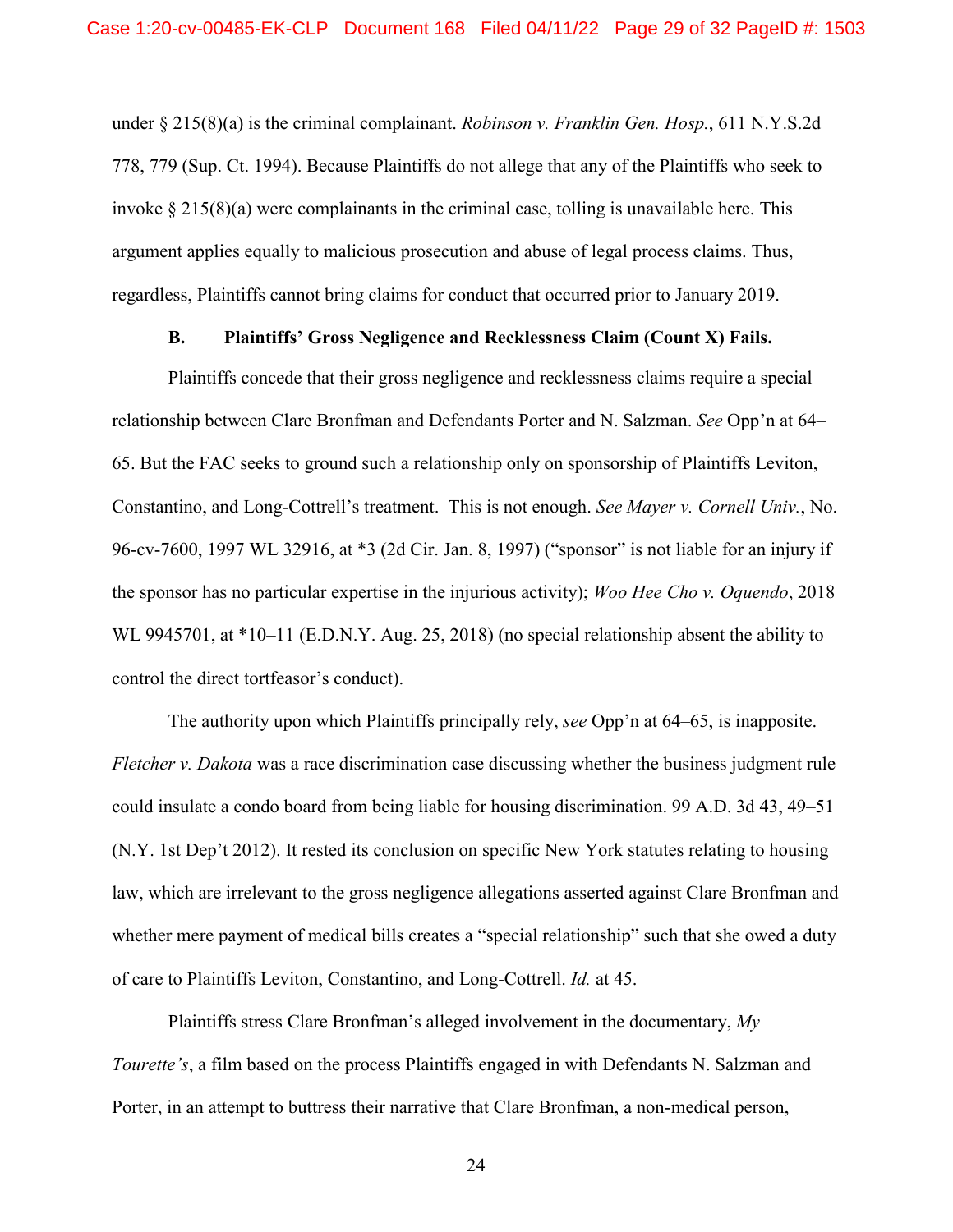somehow was in a position to supervise Defendants N. Salzman and Porter. But these facts are irrelevant to whether a special relationship existed between Clare Bronfman and Defendants N. Salzman and Porter such that a duty would have extended to Clare Bronfman, because mere sponsorship, especially of a documentary film created after the completion of the alleged study, does not suggest Clare Bronfman had any control over the study itself. Mot. at 41–43.

## **VII. DISMISSAL WITH PREJUDICE IS WARRANTED.**

The Court should reject Plaintiffs' passing suggestion that any dismissal should be with leave to amend. Opp'n at 69–70. As our Motion to Dismiss explained, Mot. at 43, Plaintiffs were put on notice of the FAC's deficiencies through letters submitted to the Court. *See* Dkt. 101, 102, 105, 107, 109, 119. The Court warned that the purpose of the letters was to prevent the process of briefing, oral argument, and decision on a motion to dismiss, "only to have the Plaintiff come back" and request leave to amend. Nov. 30, 2021 Court Transcript. The Court stated that these letters gave "enough of a preview" that "Plaintiffs should have a decent sense of whether" they would like to amend, and gave Plaintiffs such an opportunity. Nov. 30, 2021 Court Transcript. Plaintiffs chose not to. *Id.* Nor do Plaintiffs offer any hint as to *how* they might amend their complaint to address the deficiencies identified in our Motion to Dismiss. That failure is a tacit admission that "[t]he problem … is substantive" and that any further amendment would be futile. *Cuoco v. Moritsugu*, 222 F.3d 99, 112 (2d Cir. 2000).

<span id="page-29-0"></span>For the foregoing reasons, and those stated in our Motion to Dismiss, Plaintiffs' First Amended Complaint<sup>[19](#page-29-1)</sup> should be dismissed, with prejudice, as to Clare Bronfman.

<span id="page-29-1"></span><sup>&</sup>lt;sup>19</sup> Plaintiffs' Second Amended Complaint should also be dismissed with prejudice.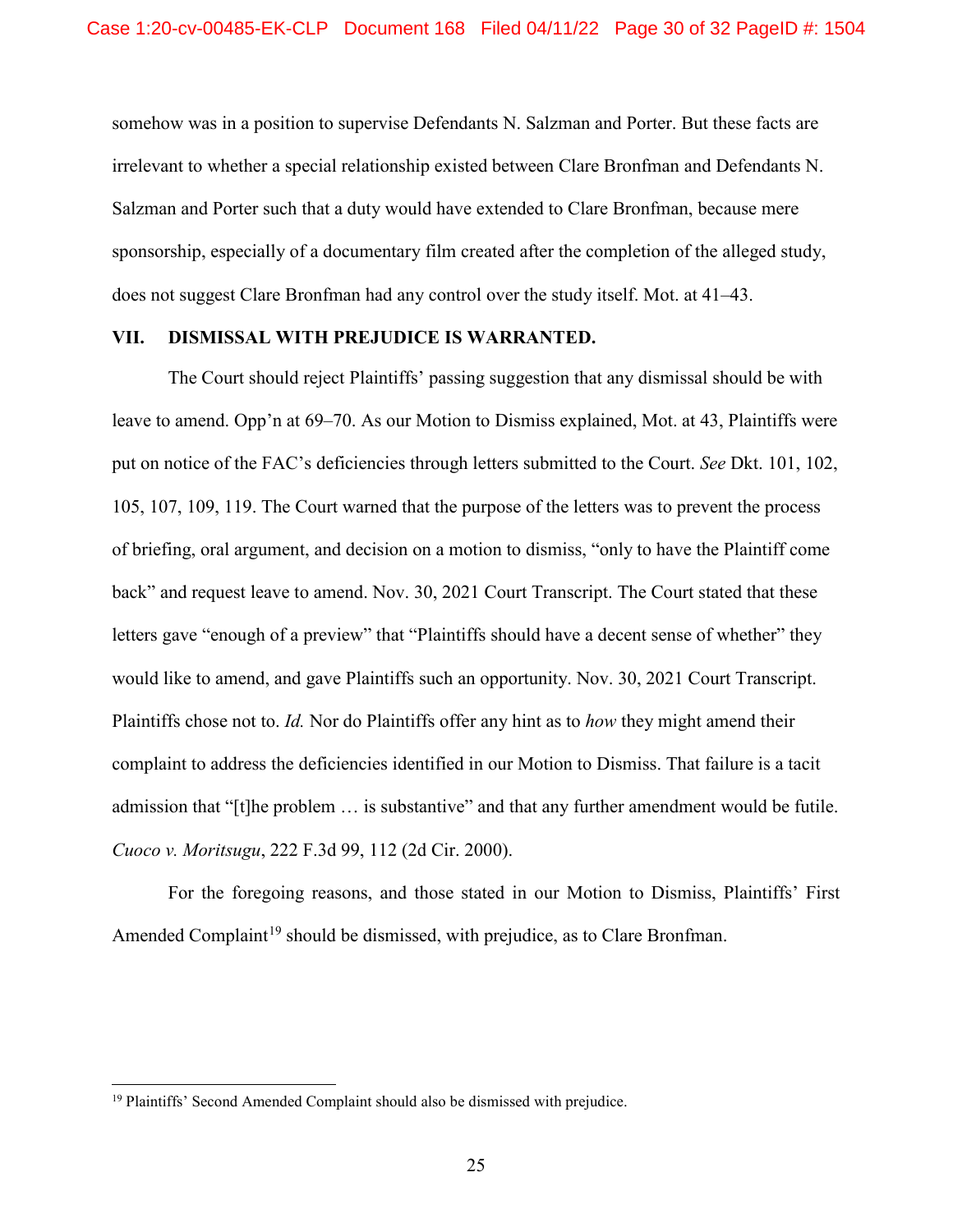Dated: April 11, 2022 Respectfully submitted,

*/s/ Craig C. Martin*

Craig C. Martin Sara T. Horton WILLKIE FARR & GALLAGHER LLP 300 North LaSalle Street, Suite 5000 Chicago, Illinois 60654 Tel: (312) 728-9000 Fax: (312) 728-9199

Jeffrey B. Korn WILLKIE FARR & GALLAGHER LLP 787 Seventh Avenue New York, New York 10019-6099 Tel: (212) 728-8000 Fax: (212) 728-8111

Ronald S. Sullivan, Jr. 712 H. Street NE, Suite 1354 Washington, DC 20002 Tel: (212) 873-9120 Fax: (202) 863-1459

*Attorneys for Defendant Clare Bronfman*